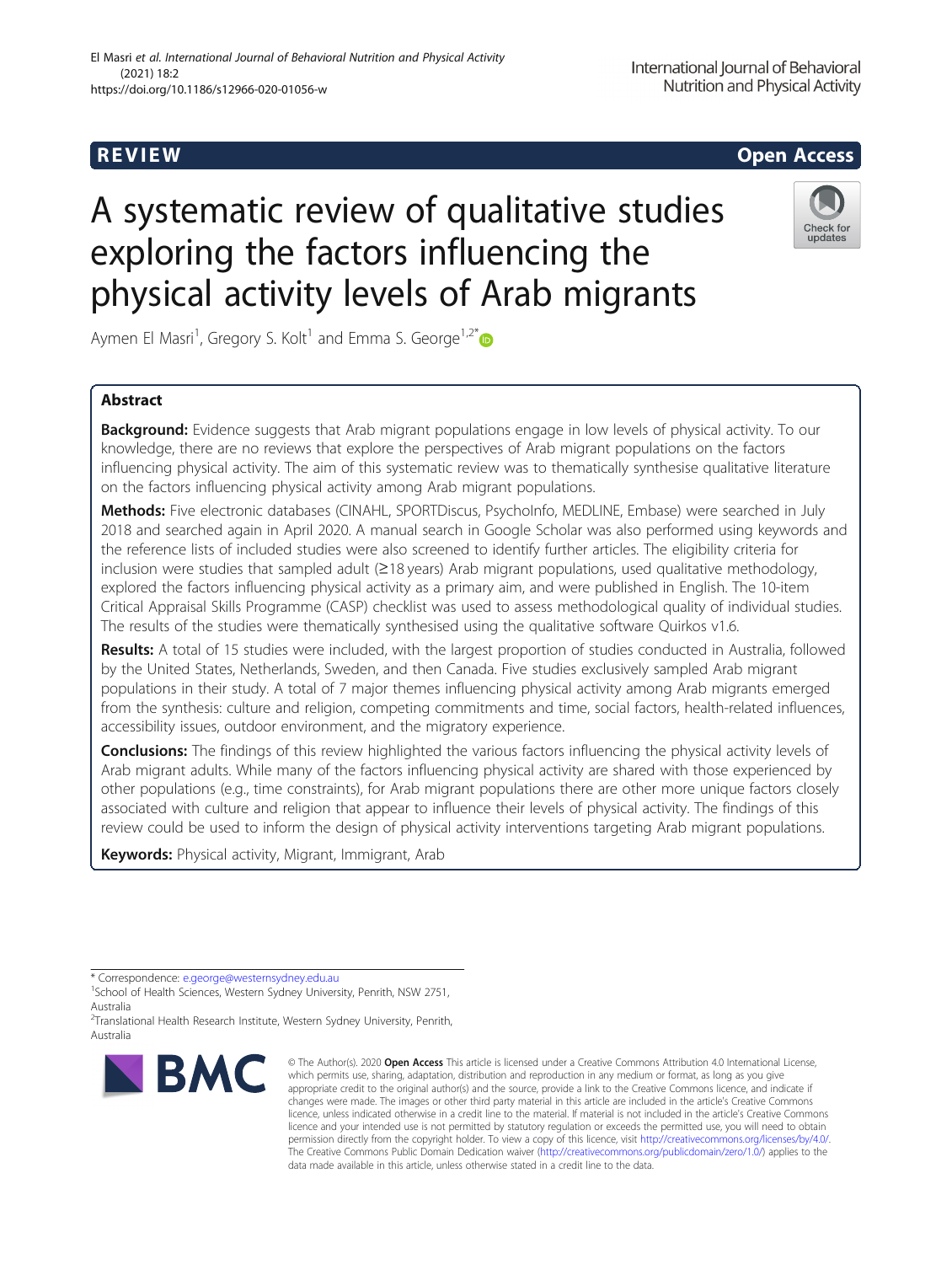### Background

Participation in regular physical activity has many health benefits, including a reduced risk of all-cause mortality and various chronic diseases [[1\]](#page-14-0), improving bone and muscle strength, improving mental and cognitive health, and also reducing the risk of falls [[2\]](#page-14-0). It is recommended that adults accumulate 150 min of moderate physical activity or more per week, spread across most, or preferably all, days of the week to obtain such health benefits [[3,](#page-14-0) [4](#page-14-0)]. Globally, however, it has been reported that more than a quarter of adults aged 18 years and older are not meeting physical activity guidelines [\[5](#page-14-0)].

Evidence suggests that physical activity levels tend to be lower among culturally and linguistically diverse (CALD) populations. For example, an Australian study reported that migrants from non-English speaking backgrounds had lower levels of physical activity in comparison to those born in Australia  $[6]$  $[6]$ . Additionally, it has been reported that more newly arrived migrants to Canada have lower levels of leisure-time physical activity in comparison to established migrants [\[7](#page-14-0)]. There are many factors that influence the physical activity levels of CALD populations. While many of these factors are shared with the general population (e.g., time, motivation), there are other factors that are more specific to CALD populations. Common factors that have been reported to influence physical activity levels among CALD populations include a lack of culturally tailored health promotion initiatives, limited knowledge on preventative health benefits of physical activity, the migratory experience, language, culture and religion, and socioeconomic status [[8,](#page-14-0) [9\]](#page-14-0). Factors influencing physical activity that may be specific to CALD populations include the unique experience of acculturation (i.e., convergence of behaviours towards those of the host country), citizenship status, and English language proficiency [[10\]](#page-14-0). It is important to note, however, that the physical activity experiences differ between CALD groups and can be influenced by a range of factors such as the reasons for migration, time spent in host country, and cultural and religious practices [[10\]](#page-14-0). It is therefore important to explore the factors that influence physical activity participation in specific CALD groups, to ensure culturallytailored physical activity programs meet the needs and preferences of the target population [[10](#page-14-0)].

The available evidence on the health of Arab migrant populations suggests that rates of diabetes are higher among Arab migrants than the majority population of host countries including Australia [\[11](#page-14-0)], Denmark [\[12](#page-14-0)], Sweden [[13](#page-14-0)], and the United States (US) [\[14](#page-14-0)]. Further, higher rates of weight-related issues have also been reported among Arab migrants in Australia [[15\]](#page-14-0) and Sweden [\[13](#page-14-0)]. Despite this, Arab migrant populations in various migratory contexts are more likely to display lower levels of physical activity in comparison to the majority population of the host country [[13,](#page-14-0) [16](#page-14-0), [17](#page-14-0)].

Acculturation appears to be an influential factor on the physical activity levels of Arab migrant populations. Many studies among Arab-Americans have reported that higher levels of acculturation is associated with higher levels of physical activity [[18](#page-14-0)–[21\]](#page-14-0). Similarly, other studies in the context of Australia  $[16]$  and the US  $[22]$  have shown that being born outside the host country was a predictor for lower levels of physical activity among Arab migrant populations. Furthermore, a study among Tunisian migrant men to France reported that those who had distant social ties to their origin country were engaging in lower levels of physical activity in comparison to those who had moderate and closer ties to their country of origin [\[23\]](#page-14-0). Among Arab-Americans, other factors that are reported to influence levels of physical activity include self-efficacy [\[18,](#page-14-0) [20](#page-14-0), [22](#page-14-0), [24](#page-14-0)], social support [[18](#page-14-0), [20\]](#page-14-0), age, education [\[20\]](#page-14-0), stress levels [[20](#page-14-0), [24](#page-14-0)], lack of motivation, familial responsibilities, and competing priorities [[24](#page-14-0)].

Despite the widely reported health benefits of regular physical activity, the literature published to date demonstrates low levels of physical activity among Arab migrants in various migratory contexts. Yet to our knowledge, there are no reviews which explore the perspectives of Arab migrant populations on factors influencing physical activity. The information obtained from such a review could be beneficial in gaining an in-depth understanding of the important factors that need to be considered when developing culturally-tailored programs or initiatives for Arab migrant populations. This may be especially important given the large Arab populations outside their country of origin. The aim of this study is therefore to systematically review qualitative literature exploring the factors that influence physical activity among Arab migrant adults.

#### **Methods**

This qualitative review was guided by the Preferred Reporting Items for Systematic Reviews and Meta-Analyses [\[25](#page-14-0)] and the Enhancing Transparency in Reporting Synthesis of Qualitative Research statement [[26\]](#page-14-0). The protocol for this review was not registered.

#### Inclusion criteria

To be included in this review, studies needed to meet the following criteria: (1) include Arab migrants as a population of interest (i.e., includes first generation migrants or those with Arab ancestry); (2) qualitative methodology (e.g., data-collection, method of analysis); (3) explore factors influencing physical activity participation as a primary aim; (4) focus on adults (i.e.,  $\geq 18$  years); and (5) published in English. For the purposes of this review, Arab migrant populations were those who were defined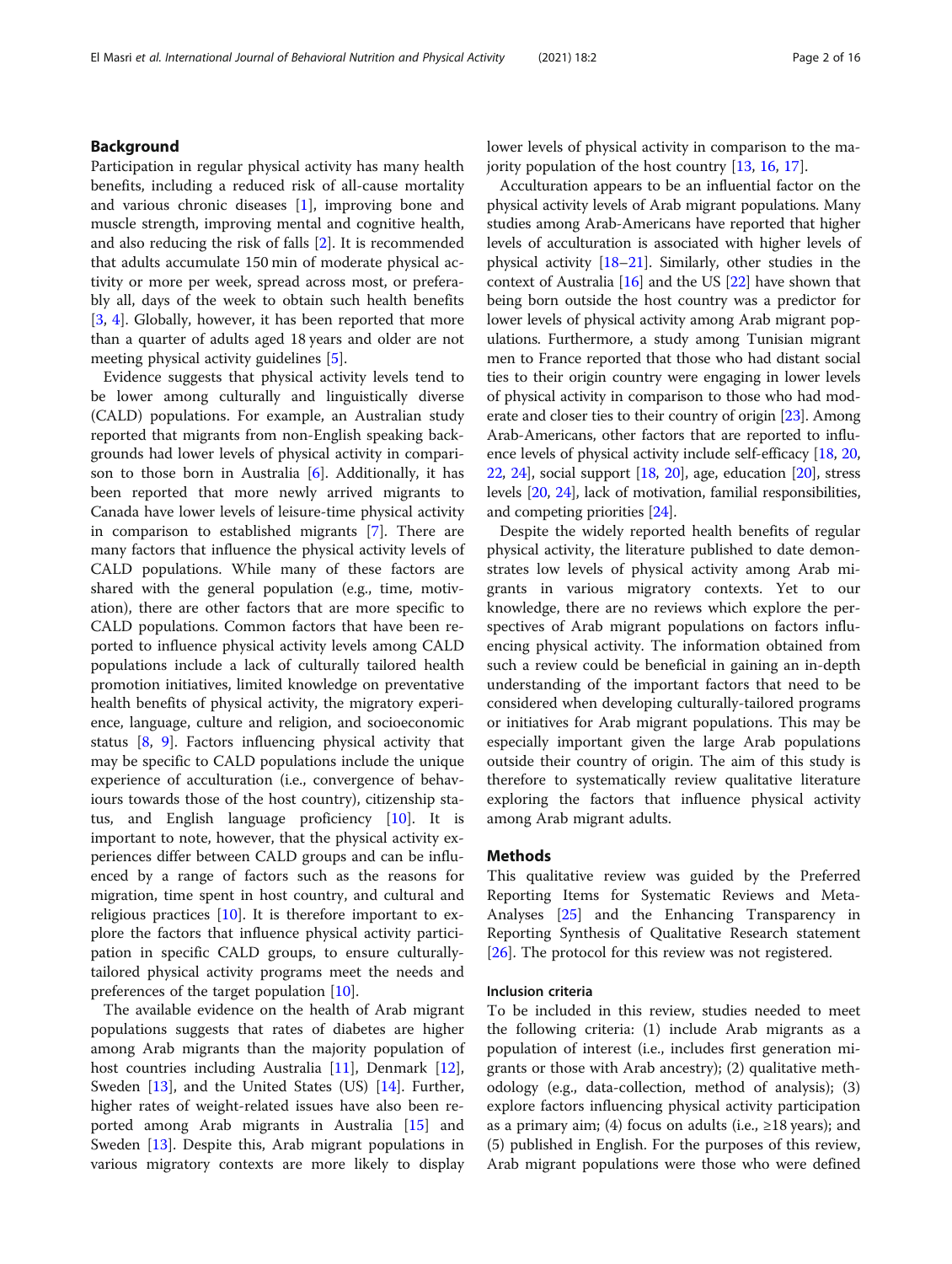as 'Arab' or 'Arabic speakers' in studies, or migrants from Arab countries as defined in the Australian Standard Classification of Cultural and Ethnic Groups (i.e., Algerian, Egyptian, Iraqi, Jordanian, Kuwaiti, Lebanese, Libyan, Moroccan, Palestinian, Saudi Arabian, Syrian, Tunisian, Yemeni, Bahraini, Emirati, Omani, Qatari) [[27\]](#page-14-0). Studies that included Arab migrants with other non-Arab migrant populations were eligible for inclusion in this review provided that Arab migrants were noted as a targeted population of interest, and that the findings attributable to Arab migrant participants could be distinguished from those of other CALD participants.

#### Literature search

A systematic search of CINAHL (EBSCO), SPORTDiscus (EBSCO), PsycInfo (EBSCO), MEDLINE (Ovid), and Embase (Ovid) was performed in July 2018 and updated in April 2020 to identify articles that met the inclusion criteria. Manual searching was also conducted in Google Scholar. The search terms included a combination of terms related to Arab populations, physical activity, and qualitative methodology. All searches included the use of subject headings where available (see Additional file [1](#page-13-0) for example search strategy). The reference lists of eligible articles were also screened to identify further articles for inclusion in the review. Further, a manual search was conducted to locate full-text articles for conferences abstracts that were identified in the initial database search. The first author (AE) developed the search strategy with input from the third author (ESG). The first author (AE) conducted the initial database searches and screened the titles and abstracts of the search results. The first (AE) and third author (ESG) independently screened the articles that made it through to the fulltext screening stage. For any uncertainty regarding the eligibility of a study, discussions were had with all three authors (AE, GSK, ESG) until a consensus was reached. The first author (AE) screened the reference lists of articles deemed eligible to identify further studies, with the eligibility of potential studies discussed by all authors (AE, GSK, ESG).

#### Data extraction and analysis

The following data were extracted from each study: (1) author and year of publication; (2) study setting; (3) aims of the research; (4) characteristics of the sample; (5) qualitative methods used; (6) type of analysis; and (7) study results or findings. The results from each study were considered the text under the 'results', 'findings' or similar titled sections of the articles. For studies that did not exclusively focus on Arab migrant populations, the results that were extracted and used in this review included: (1) results that were identified as specific to the Arab migrant subsample; (2) results in which the authors reported applying to all or the majority of participants; or (3) instances where the authors have made general statements referring to 'the participants' of the study without specifying a particular subgroup. Further, for studies that explored physical activity in addition to other lifestyle factors, only the physical activity relevant data were extracted.

Thematic synthesis was employed to inductively analyse the extracted data from each study [\[28](#page-14-0)]. This process comprised three steps, which included lineby-line coding of the extracted data, categorisation of descriptive themes, and the development of analytical themes that went 'beyond' the results that were reported from the original studies. The first author (AE) independently coded the results of all included studies, and the third author (ESG) independently coded the results of 20% of the articles chosen at random. The independent coding was cross-checked to ensure the comprehensiveness of the codes being assigned. Codes were then grouped into descriptive themes, followed by the creation of analytical themes by the first author (AE), which were reviewed and discussed with the third author (ESG) until a consensus was reached on the final analytical themes. It is important to note that two studies included in the synthesis were studies including authors of the current review. The first author (AE) performed the majority of the analysis in the current review as well as for one of the included studies [[29](#page-14-0)]. The second author (GSK) was a co-author in another included study [\[30](#page-14-0)], however was not involved in the analysis of the current review. Data analysis was performed using Quirkos v1.6 (<https://www.quirkos.com/> index.html).

The methodological quality for individual studies was assessed using the 10-item Critical Appraisal Skills Programme (CASP) checklist [[31](#page-14-0)]. Items 1–9 were scored as 'Yes' or 'Unclear/No'. Item 10 was rated as either 'valuable' or 'not valuable' based on the contribution of the study to the literature and discussion on potential implications of the study findings. The relevant text from each study related to each CASP item was entered verbatim into a spreadsheet and scored by the first author (AE), and then cross-checked for consistency by the third author (ESG).

### Results

#### Study selection

A total of 1810 records were retrieved from the database search and 15 additional results through other sources, of which 1166 unique records were obtained. After screening titles and abstracts, 41 articles remained for full-text screening. Fifteen of these studies met the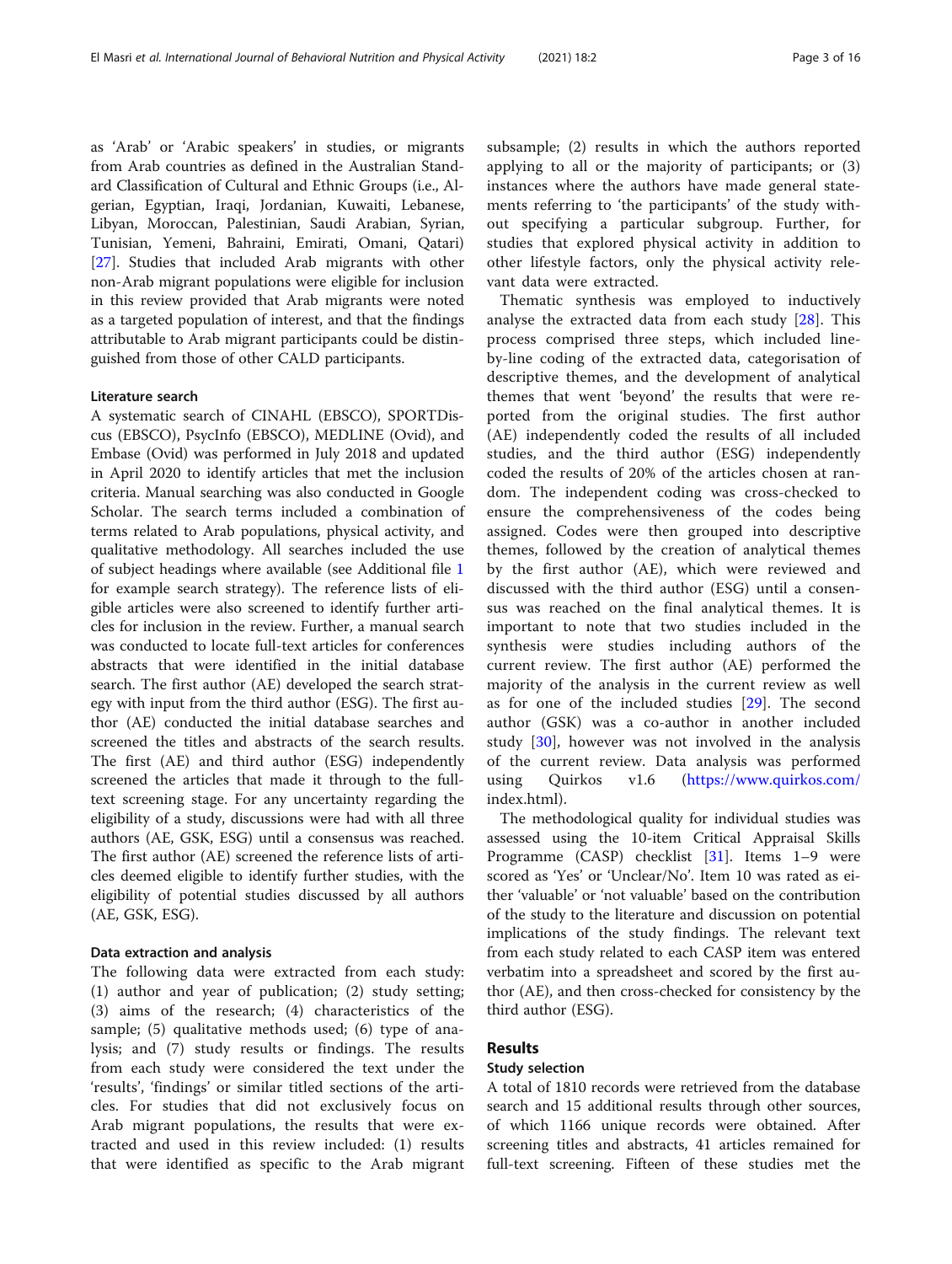eligibility criteria. Figure 1 presents the screening process of studies included in this review.

#### Study characteristics

Table [1](#page-4-0) presents the characteristics of the included studies.

The studies were published between 1998 [\[43\]](#page-14-0) and 2020 [[29](#page-14-0), [39](#page-14-0)]. Five studies were conducted in Australia [[29,](#page-14-0) [30,](#page-14-0) [36](#page-14-0), [41](#page-14-0), [43\]](#page-14-0), three in the US [\[33](#page-14-0), [38](#page-14-0), [42\]](#page-14-0), three in the Netherlands [[34,](#page-14-0) [37](#page-14-0), [44\]](#page-14-0), three in Sweden [[32,](#page-14-0) [35](#page-14-0), [40\]](#page-14-0), and one in Canada [[39\]](#page-14-0). The target population of the 15 studies included Arab migrant groups from the Middle East and North Africa, with a total of five studies exclusively focusing on Arab migrant samples [[29,](#page-14-0) [33](#page-14-0), [35,](#page-14-0) [38,](#page-14-0) [42\]](#page-14-0). A total of six studies focused on physical activity as the primary behaviour of interest [[29](#page-14-0), [30](#page-14-0), [32](#page-14-0), [38](#page-14-0), [40,](#page-14-0) [43](#page-14-0)], while the remaining studies focused on physical activity in addition to other lifestyle behaviours (e.g., physical activity and diet).

A commonly used approach to recruitment was to target community [\[29](#page-14-0), [30,](#page-14-0) [34](#page-14-0), [37](#page-14-0)–[40,](#page-14-0) [43,](#page-14-0) [44](#page-14-0)] and religious centres and organisations [[29,](#page-14-0) [34](#page-14-0), [37,](#page-14-0) [39](#page-14-0), [42,](#page-14-0) [44](#page-14-0)]. The sample sizes of Arabs in the included studies ranged from 11  $[32]$  $[32]$  to 45  $[43]$  $[43]$  $[43]$ . A total of seven studies included both men and women [[29,](#page-14-0) [33](#page-14-0), [35,](#page-14-0) [37](#page-14-0), [39](#page-14-0), [41,](#page-14-0) [44](#page-14-0)], seven studies focused exclusively on women [[30](#page-14-0), [32](#page-14-0), [34](#page-14-0), [36](#page-14-0), [40](#page-14-0), [42,](#page-14-0) [43](#page-14-0)], and one study focused on men [[38\]](#page-14-0).

Ten studies employed focus groups for data collection [[29](#page-14-0), [30](#page-14-0), [32](#page-14-0)–[35](#page-14-0), [37,](#page-14-0) [40](#page-14-0), [41,](#page-14-0) [44](#page-14-0)], two studies used interviews [[36](#page-14-0), [38\]](#page-14-0), and three studies used a combination of both focus groups and interviews [[39](#page-14-0), [42](#page-14-0), [43\]](#page-14-0). The interviews and focus group duration ranged from 30 [\[38\]](#page-14-0) to 180 min [[44](#page-14-0)]. Five studies reported that monetary incentives were provided for participation [\[30,](#page-14-0) [33,](#page-14-0) [34](#page-14-0), [37,](#page-14-0) [44\]](#page-14-0).

#### Methodological quality of included studies

The methodological quality of studies as assessed against the CASP checklist (see Additional file [2\)](#page-13-0). For all studies, there was a clear aim, the qualitative methodology was deemed appropriate, they were deemed to have used appropriate research designs with justification, ethical issues had been considered, and there were clear statements regarding the findings. Most studies used appropriate recruitment methods (87%) [[29](#page-14-0), [30,](#page-14-0) [32](#page-14-0)–[34,](#page-14-0) [36](#page-14-0)–[41](#page-14-0), [43,](#page-14-0) [44](#page-14-0)], and had rigorous methods of data analysis (87%) [\[29](#page-14-0), [30](#page-14-0), [32](#page-14-0)–[41,](#page-14-0) [44](#page-14-0)]. Only seven studies (47%) reported on or provided sufficient detail in order to determine if the relationship between the researcher and participants had been considered [\[29](#page-14-0), [32](#page-14-0) [,34,](#page-14-0) [35,](#page-14-0) [37](#page-14-0), [39,](#page-14-0) [40](#page-14-0)].

#### Synthesis

Seven major themes were identified through the qualitative synthesis. The themes were culture and religion, competing commitments and time, social factors,

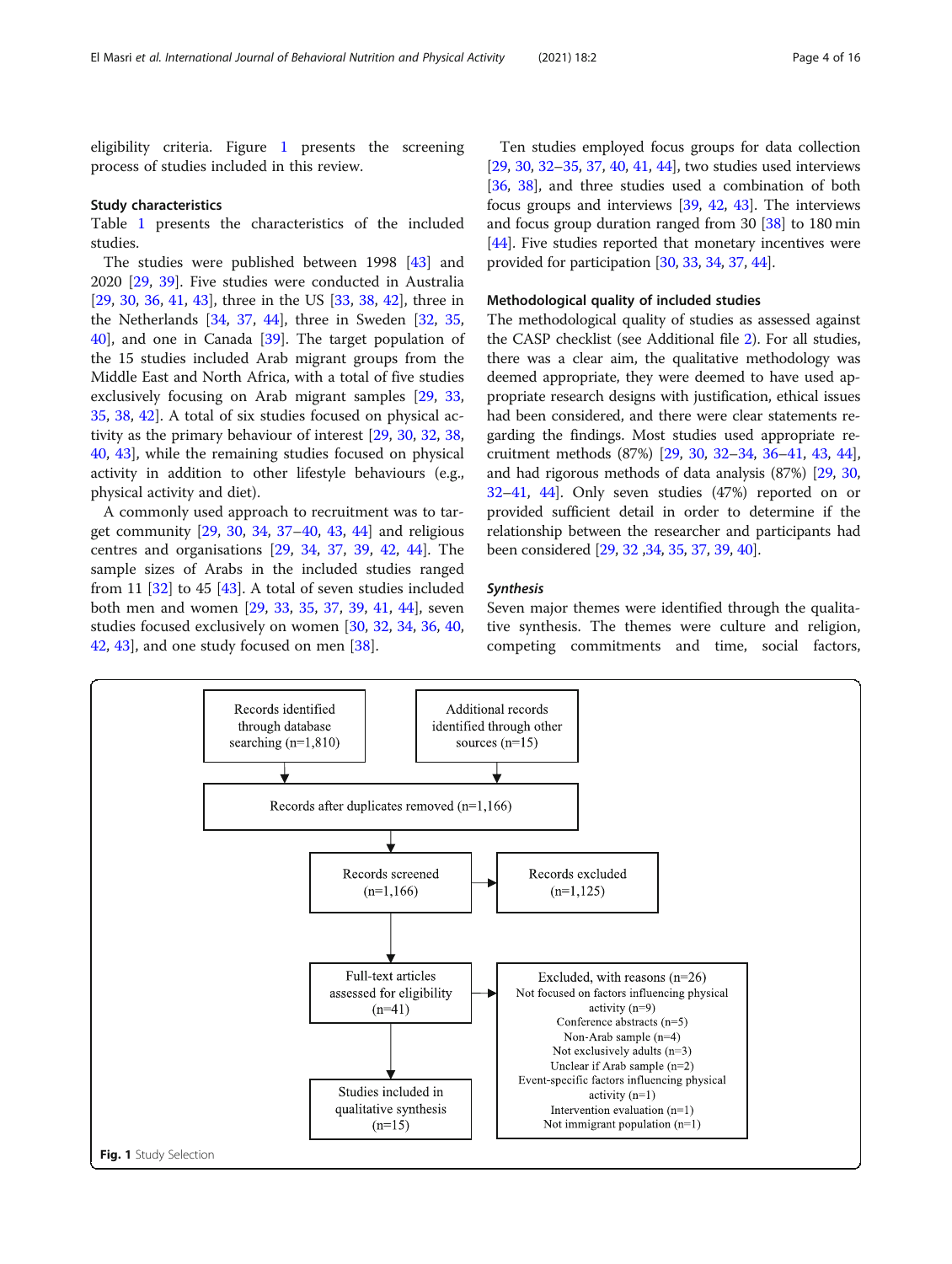<span id="page-4-0"></span>

| Table 1 Study characteristics                           |                                                                                                                                                                                                                             |                                     |                                                                                                                                                                                                                                                                                                                   |                        |                                                                                          |
|---------------------------------------------------------|-----------------------------------------------------------------------------------------------------------------------------------------------------------------------------------------------------------------------------|-------------------------------------|-------------------------------------------------------------------------------------------------------------------------------------------------------------------------------------------------------------------------------------------------------------------------------------------------------------------|------------------------|------------------------------------------------------------------------------------------|
| Author and country                                      | Aims (verbatim)                                                                                                                                                                                                             | Exclusively Arab migrant population | Characteristics of sample                                                                                                                                                                                                                                                                                         | Data collection method | Analysis                                                                                 |
| et al. (2011) [30]<br>Caperchione<br>Australia          | To examine socio-cultural<br>identifying enablers and<br>women in Australia by<br>among culturally and<br>influences of physical<br>linguistically diverse<br>barriers to physical<br>activity behaviours<br>activity.      | $\frac{0}{2}$                       | Jordanian, Palestinian, and Lebanese<br>Arab subsample: 29 Arabic-speaking<br>women of Egyptian, Iraqi, Syrian,<br>ethnicity (First generation).<br>Total sample: 110 women<br>Sudanese backgrounds.<br>Aged $46.2 \pm 11.6$ years.<br>Aged 39.1 ± 10.4 years.<br>speaking, Filipino, and<br>from Bosnian, Arabic | Focus groups           | induction<br>Thematic                                                                    |
| El Masri et al. (2020) [29]<br>Australia                | and enablers to physical<br>among Arab-Australians<br>activity and minimising<br>perceptions, barriers,<br>sedentary behaviour<br>aged 35-64 years.<br>To explore the                                                       | Yes                                 | Lebanese, first and later generation.<br>women, 8 men). Majority (78.6%)<br>28 Arab-Australian adults (20<br>Aged 45.0 ± 7.8 years.                                                                                                                                                                               | Focus groups           | Inductive thematic<br>analysis                                                           |
| Jörgensdotter Wegnelius<br>et al. (2018) [32]<br>Sweden | to examine how immigrant<br>The aim of the study was<br>intersectional perspective.<br>women with prolonged<br>conditions for physical<br>illness experience the<br>activity from an                                        | $\stackrel{\circ}{\geq}$            | 22 immigrant women with<br>Arab subsample: 11 Arab<br>Syria, Lebanon, Morocco,<br>immigrant women from<br>Aged 35-60 years.<br>prolonged illness.<br>and Iraq.                                                                                                                                                    | Focus groups           | used as analytical<br>intersectionality<br>Systematic text<br>condensation,<br>framework |
| Kahan (2011) [33]<br>United States                      | physical activity and body<br>hindered their individual<br>To explore their beliefs<br>socioecological factors<br>and attitudes toward<br>that facilitated and<br>composition.                                              | Yes                                 | nations) college students (12<br>Arab-American (Arab-league<br>Aged 22.3 ± 3.0 years.<br>women, 9 men).                                                                                                                                                                                                           | Focus groups           | Thematic content and<br>framework analysis                                               |
| Nicolaou et al. (2012) [34]<br>Netherlands              | migrant women's weight<br>influences on Moroccan<br>To gain insight into the<br>behaviour by enriching<br>their perspectives with<br>migrant compatriots<br>and weight-related<br>those of their non-<br>living in Morocco. | $\frac{0}{2}$                       | Dutch-Moroccan or Moroccan living<br>Total sample: 53 women who were<br>Moroccan women, first and<br>Arab subsample: 22 Dutch-<br>Aged 16-59 years.<br>Aged 20-59 years.<br>later generation.<br>in Morocco.                                                                                                      | Focus groups           | Thematic analysis                                                                        |
| et al. (2019) [35]<br>Olaya-Contreras<br>Sweden         | immigrants to Sweden at<br>experiences and barriers<br>risk for Type 2 Diabetes.<br>To explore perceptions,<br>modifications in Iraqi<br>concerning lifestyle                                                               | Yes                                 | Women aged 50.7 years, Men aged 42.6 years (mean).<br>Most participants did not complete secondary school<br>33 Iraqi immigrants (19 women, 14 men).<br>(86%)                                                                                                                                                     | Focus groups           | Inductive thematic<br>analysis                                                           |
| Razee et al. (2010) [36]<br>Australia                   | environmental influences<br>attitudes, social support,<br>To explore the beliefs,<br>barriers and                                                                                                                           | $\frac{0}{2}$                       | history of gestational diabetes and<br>Total sample: 57 women with a<br>who spoke Arabic, Cantonese/<br>Mandarin, or English at home.                                                                                                                                                                             | Interviews             | Thematic analysis                                                                        |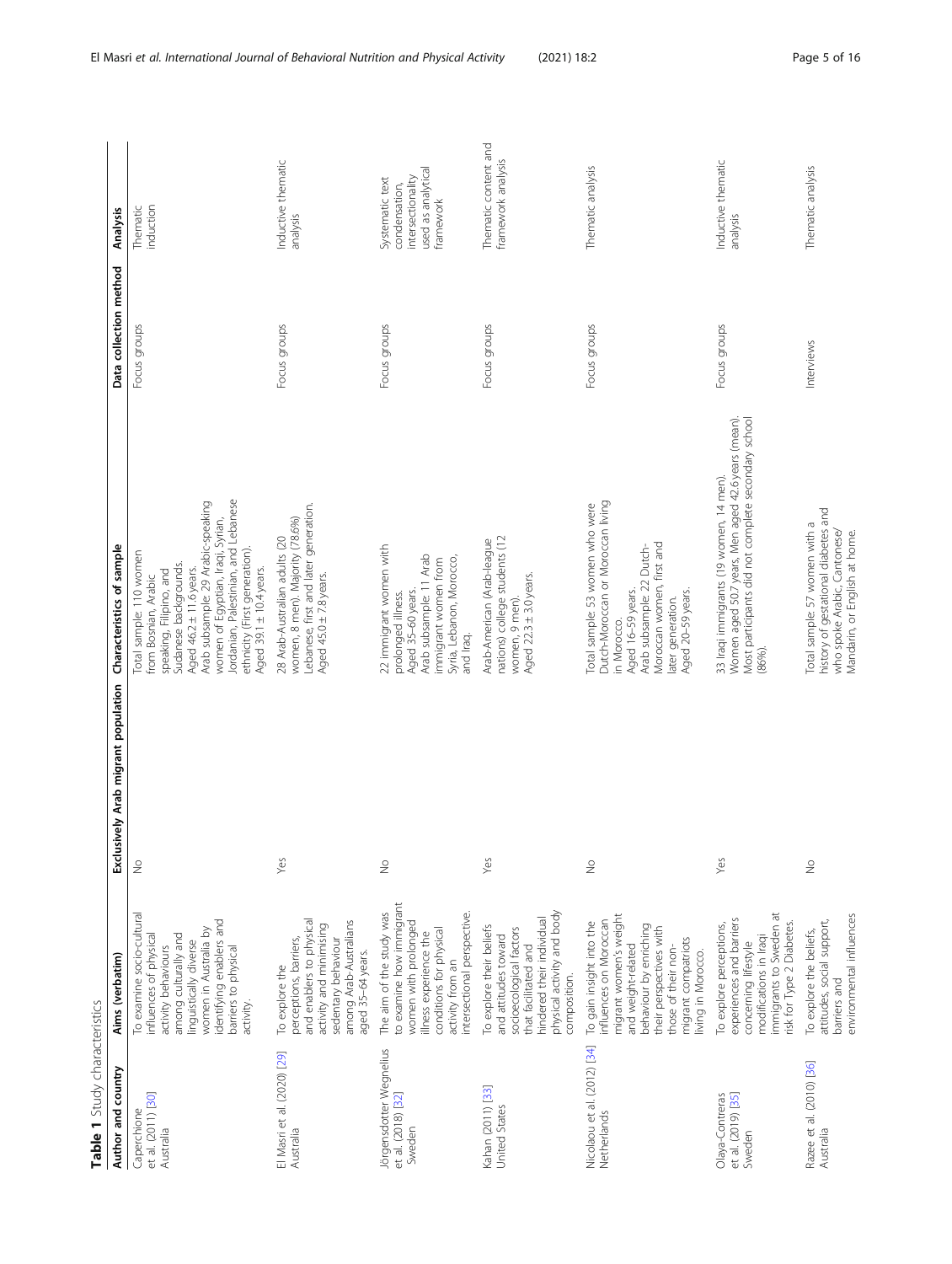| Table 1 Study characteristics (Continued)     |                                                                                                                                                                                                                                                |                                          |                                                                                                                                                                                                                                                                                                                                                                              |                                |                                                       |
|-----------------------------------------------|------------------------------------------------------------------------------------------------------------------------------------------------------------------------------------------------------------------------------------------------|------------------------------------------|------------------------------------------------------------------------------------------------------------------------------------------------------------------------------------------------------------------------------------------------------------------------------------------------------------------------------------------------------------------------------|--------------------------------|-------------------------------------------------------|
| Author and country                            | Aims (verbatim)                                                                                                                                                                                                                                | sively Arab migrant population<br>Exclus | Characteristics of sample                                                                                                                                                                                                                                                                                                                                                    | Data collection method         | Analysis                                              |
|                                               | behaviours among three<br>related to diabetes risk<br>groups of women of<br>history of gestational<br>backgrounds with a<br>different cultural<br>diabetes.                                                                                    |                                          | Lebanese and Iraqi) with a history of<br>Arab subsample: 20 Arab women of<br>Middle Eastern backgrounds (mostly<br>Aged 36.0 ± 5.0 years.<br>gestational diabetes.                                                                                                                                                                                                           |                                |                                                       |
| Romeike et al. (2016) [37]<br>Netherlands     | related to healthy eating<br>To gain insight into the<br>among lower-educated<br>cognitive constructs<br>and physical activity<br>specific beliefs that<br>Dutch, Turkish, and<br>underlie the socio-<br>Moroccan adults.                      | $\stackrel{\circ}{\geq}$                 | backgrounds with low levels of education.<br>Total sample: 90 adults (54 women, 36<br>men) of Dutch, Turkish, and Moroccan<br>Arab subsample: 32 Moroccan adults<br>(19 women, 13 men) with low levels<br>Aged 47.9 years, range 31-73.<br>Aged 46.2 ± 12.6 years.<br>of education.                                                                                          | Focus groups                   | (Framework approach)<br>Content analysis              |
| Saleh et al. (2018) [38]<br>United States     | of physical activity into their<br>cardiovascular disease risk<br>men living in the United<br>physical activity of Arab<br>influence their inclusion<br>States and to explore<br>To describe the daily<br>how perceptions of<br>daily routine. | Yes                                      | 20 Arab male college students.<br>Aged 26 ± 4 years.                                                                                                                                                                                                                                                                                                                         | Interviews                     | Inductive content<br>analysis                         |
| Salma et al. (2020) [39]<br>Canada            | perspective of South Asian,<br>immigrant communities in<br>an urban Canadian center<br>To discuss experiences of<br>Arab, and African Muslim<br>and barriers to physical<br>activity from the<br>in Alberta.                                   | $\frac{1}{2}$                            | (50 women, 18 men) from South Asian,<br>Aged between 55 and 85 years.<br>Sample included older adults (n = 52)<br>Total sample: 68 older Muslim adults<br>Middle East (Lebanon, Palestine, and<br>Arab subsample: Arab-Muslims from<br>Arab, and African backgrounds<br>Syria; 26%), and Africa (Algeria,<br>Egypt; unable to detemine n).<br>and stakeholders ( $n = 16$ ). | and interviews<br>Focus groups | with intersectional<br>Thematic analysis,<br>approach |
| Södergren et al. (2008)<br>Sweden<br>[40]     | To explore immigrant women's No<br>experiences of physical<br>attitudes toward and<br>activity and exercise.                                                                                                                                   |                                          | Total sample: 63 immigrant women<br>Arab subsample: 23 Iraqi women.<br>from Chile, Iraq, and Turkey.<br>Aged 26-65 years.<br>Aged 26-65 years.                                                                                                                                                                                                                               | Focus groups                   | Grounded theory                                       |
| Sulaiman et al. (2007)<br>Australia<br>$[41]$ | The aim of the study was<br>could inform the design<br>and cultural factors that<br>to identify psychosocial<br>intervention program<br>of a healthy lifestyle<br>aimed at promoting<br>physical activity and<br>nealthy eating.               | $\frac{0}{2}$                            | Arab subsample: Arabic-speaking adults<br>born in Lebanon, Egypt, Iraq, and Syria<br>Aged 58.8 years, range 41-73.<br>Total sample: 52 Turkish and<br>Arabic-speaking Australians<br>(41 women, 11 men).<br>(first generation).                                                                                                                                              | Focus groups                   | Thematic analysis                                     |
| Tami et al. (2012) [42]                       | To collect exploratory                                                                                                                                                                                                                         | Yes                                      | 22 Arab mothers of Middle Eastern                                                                                                                                                                                                                                                                                                                                            | Interviews and                 | Thematic analysis                                     |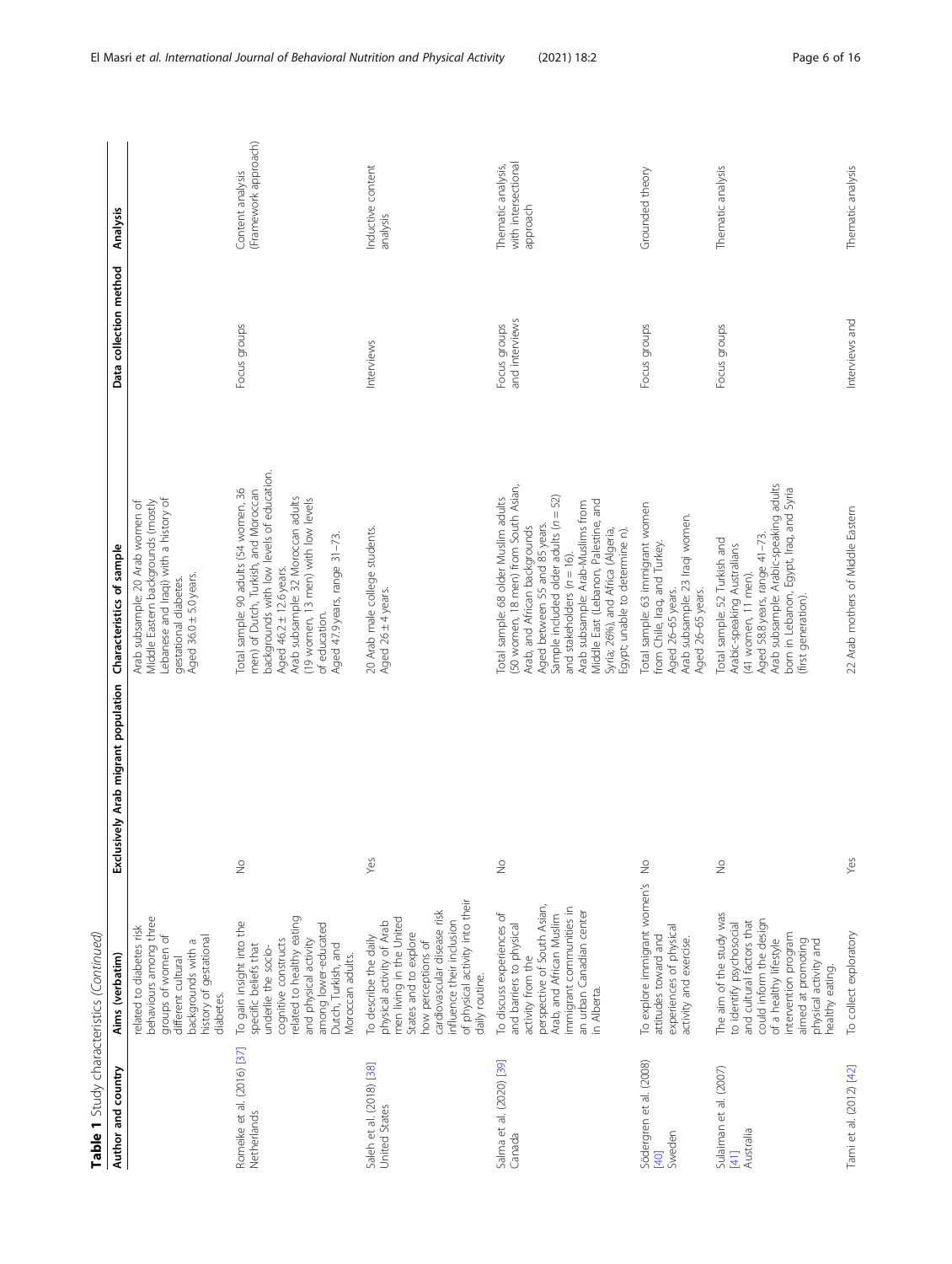Table 1 Study characteristics (Continued) Table 1 Study characteristics (Continued)

| living in Lubbock, Texas<br>data on Arab mothers<br><b>Jnited States</b>                                                                                                                                                                 | Aims (verbatim) | Exclusively Arab migrant population Characteristics of sample |                                                                                                                                                                                                    |                                | Data collection method Analysis                                                                            |
|------------------------------------------------------------------------------------------------------------------------------------------------------------------------------------------------------------------------------------------|-----------------|---------------------------------------------------------------|----------------------------------------------------------------------------------------------------------------------------------------------------------------------------------------------------|--------------------------------|------------------------------------------------------------------------------------------------------------|
| relationship of acculturation<br>physical activity behaviors.<br>regarding their dietary<br>and physical activity<br>behaviors; and assess the<br>to these dietary and                                                                   |                 |                                                               | Aged < 45 years.<br>origin.                                                                                                                                                                        | focus groups                   |                                                                                                            |
| from non-English speaking<br>backgrounds regarding<br>perceptions of women<br>To explore the voices,<br>sport participation.<br>experiences and<br>Taylor et al. (1998) [43]<br>Australia                                                |                 | $\frac{1}{2}$                                                 | generation Lebanese women in Australia.<br>Total sample: 186 women from non-<br>English speaking backgrounds.<br>Arab subsample: 45 first and second-                                              | Interviews and focus<br>groups | sport, gender, and<br>Framework for<br>and also used<br>theoretical<br>ethnicity,<br>nexus of<br>analyses. |
| groups with different ethnic<br>origins perceive (health)<br>behaviours such as healthy<br>eating and physical activity<br>Feuscher et al. (2015) [44] To understand how low<br>socioeconomic status<br>in their context.<br>Netherlands |                 | $\frac{1}{2}$                                                 | Arab subsample: Moroccan men and<br>women with low level of education.<br>Mean age between 42 and 66 years.<br>99 socially disadvantaged adults of<br>Turkish, Moroccan, and Dutch<br>backgrounds. | Focus groups                   | Thematic analysis                                                                                          |

Note. Some studies that included Arab migrants with other non-Arab migrant populations did not report the sample size for the Arab migrant population specifically. The mean age and standard<br>deviation were reported if avail Note. Some studies that included Arab migrants with other non-Arab migrant populations did not report the sample size for the Arab migrant population specifically. The mean age and standard deviation were reported if available (Participant or targeted age range was included if mean not available)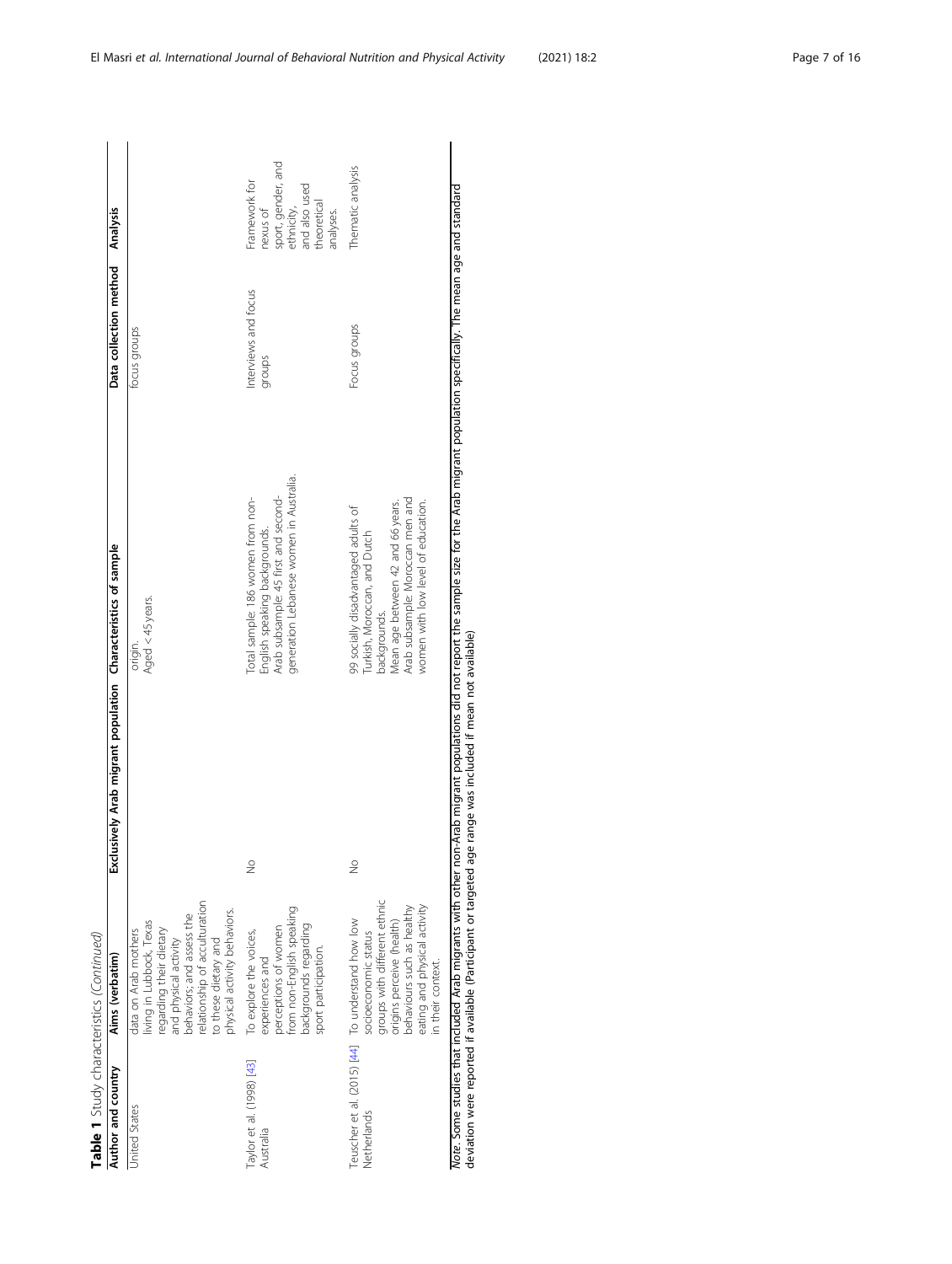health-related influences, accessibility issues, outdoor environment, and the migratory experience. The themes, supporting quotes, and the contributing studies for each theme are presented in Table [2.](#page-8-0)

#### Culture and religion

The theme of culture and religion included three subthemes: differing gender roles, requirement for appropriate settings and activities, and religion is influential towards physical activity.

#### Differing gender roles

The role of women in taking on domestic responsibilities was reported in 8/15 studies [\[29,](#page-14-0) [30](#page-14-0), [32,](#page-14-0) [33,](#page-14-0) [35](#page-14-0), [36,](#page-14-0) [41,](#page-14-0) [43](#page-14-0)]. For many Arab migrant populations, there is a cultural expectation that women are tasked with carrying out domestic chores and responsibilities, such as cooking, cleaning, and looking after the family. For some Arab migrant women in the included studies, these roles were expected to be performed despite their employment status. As a consequence of these cultural norms and responsibilities, Arab migrant women had little time to engage in physical activity or look after their own health. Additionally, the permissibility of physical activity for women may also act as a potential barrier for some women, as some may perceive it as not being 'feminine' (Taylor et al., 1998, p.7). Conversely, such roles and responsibilities were not expected of Arab migrant men. The cultural expectation of women not going outside the home environment by themselves was noted among 3/15 studies [[32](#page-14-0), [33,](#page-14-0) [40](#page-14-0)]. Some Arab migrants hold views that it is more acceptable for men to be outside the home in comparison to women.

#### Requirement for appropriate settings and activities

Issues surrounding gender-exclusive settings as a factor influencing physical activity was noted in 10/15 studies [[29,](#page-14-0) [30](#page-14-0), [32](#page-14-0)–[35](#page-14-0), [37,](#page-14-0) [39](#page-14-0), [40,](#page-14-0) [43](#page-14-0)]. The requirement for gender-exclusive settings was a more prominent concern for women as opposed to men, with less restrictions being placed on men to adhere to such requirements. There is a strong need for women-only settings for physical activity with female instructors, as some Arab migrant women are not comfortable in mixed-gendered settings, however such settings (i.e., women-only) are reportedly limited. Some Arab migrants hold the view that Arab men and women should not mix in public settings or be involved in physical activities together. Some participants in the included studies described the ideal settings for physical activity that include gender-exclusive settings or settings with areas where families can attend with separate sections for men and women. Others have discussed that there are certain conditions for the permissibility of activities in mixed-gendered settings, for example, in group physical activity classes the men are at the front of the class with the women at the back to ensure a sense of privacy for the women.

The influence of issues concerning public modesty and culturally appropriate forms of physical activity was noted among 8/15 studies [\[29](#page-14-0), [30,](#page-14-0) [32](#page-14-0), [33](#page-14-0), [39](#page-14-0)–[41,](#page-14-0) [43](#page-14-0)]. Arab migrant women in particular raised concerns regarding maintaining modesty in public settings, as some activities performed in public were inappropriate for Muslim women. With respect to dress codes, some Arab migrants were embarrassed or feared judgement when wearing certain types of clothing for physical activity, or other nontraditional dress codes were deemed inappropriate. In order to maintain modesty and privacy, indoor settings were preferred. Additionally, cultural and religious beliefs influenced the types of activities that were deemed appropriate or preferred, with some stating that they wanted 'pleasant and proper' (i.e., appropriate) types of activities (Södergren et al., 2008, p.418). If no appropriate activities were available, many would avoid these activities or wait for appropriate arrangements to be made available.

#### Religion is influential towards physical activity

A total of 6/15 studies reported on the influence of religion on physical activity [[29,](#page-14-0) [33,](#page-14-0) [34](#page-14-0), [37](#page-14-0), [39,](#page-14-0) [43\]](#page-14-0). Many Arab migrants perceived religion to encourage physical activity. For example, the Islamic prayer, which involves prostrations and movements, may be considered to be a form of physical activity, and some have also noted how it is prescribed in religious texts to be physically active as Muslims. However, religion influenced the types of physical activity that could be performed. For example, Islam prohibits mixed-gendered settings, therefore gender-exclusive settings are required for some. Physical activity programs or classes offered through religious centres can also act as a motivator for physical activity.

#### Competing commitments and time

Competing commitments and a lack of time as a barrier towards leisure-time physical activity was noted among 13/15 studies [\[29,](#page-14-0) [30,](#page-14-0) [32,](#page-14-0) [33,](#page-14-0) [35](#page-14-0)–[41](#page-14-0), [43](#page-14-0), [44](#page-14-0)]. The responsibilities of domestic duties and family commitments, such as looking after children and family, was one of the most commonly cited reasons for a lack of time, particularly for Arab migrant women. Other commitments that influenced the amount of physical activity one could engage in included work and school commitments. Collectively, these factors were given precedence over physical activity, with Arab migrant participants in the included studies reporting limited time for themselves as a consequence. Sharing responsibilities among family members allowed extra time for some Arab migrants, however some did not receive this level of support from family.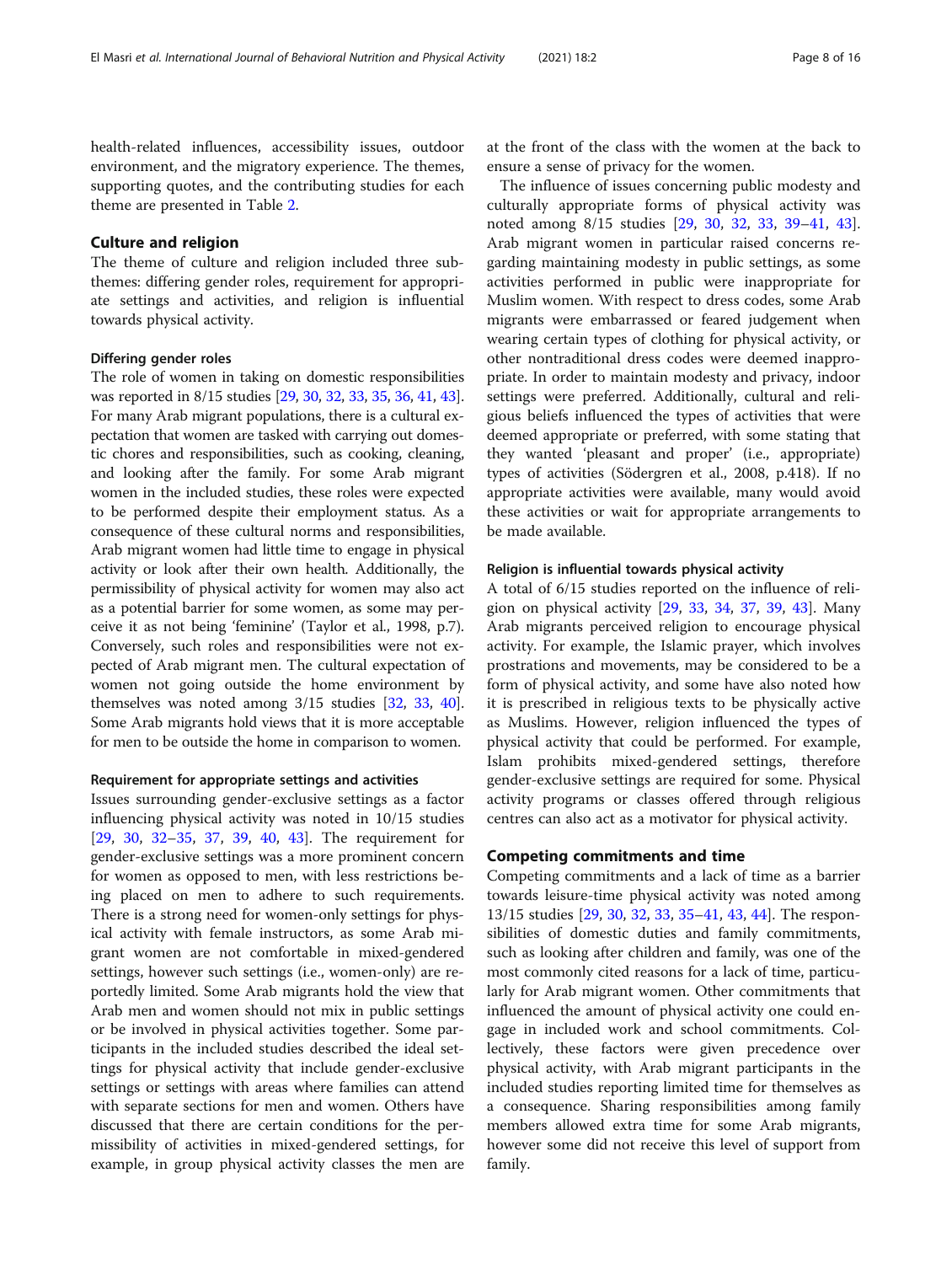<span id="page-8-0"></span>

| Table 2 Selected Quotes from Studies                   |                                                                                                                                                                                                                                                                                                                                                                                                                                                                                                                                                                                                                                                                                                    |                                      |
|--------------------------------------------------------|----------------------------------------------------------------------------------------------------------------------------------------------------------------------------------------------------------------------------------------------------------------------------------------------------------------------------------------------------------------------------------------------------------------------------------------------------------------------------------------------------------------------------------------------------------------------------------------------------------------------------------------------------------------------------------------------------|--------------------------------------|
| Themes and sub-themes                                  | Supporting quotes                                                                                                                                                                                                                                                                                                                                                                                                                                                                                                                                                                                                                                                                                  | Contributing studies                 |
| Culture and religion                                   |                                                                                                                                                                                                                                                                                                                                                                                                                                                                                                                                                                                                                                                                                                    |                                      |
| Differing gender roles                                 | do nothing at home. Women do the cooking and the cleaning, even if they work. If they want<br>"Women have more household obligations while men have more [free] time." (Kahan 2011, p.122)<br>to do something they don't have the chance." (Caperchione et al., 2011, p.5).<br>"In our culture men usually                                                                                                                                                                                                                                                                                                                                                                                         | [29, 30, 32, 33, 35, 36, 40, 41, 43] |
| Requirement for appropriate<br>settings and activities | "We would like to go to places only for women where we can exercise and do sports. These facilities need to be located near<br>"I have told the teacher that it is 'haram', the men must stand first and we stand behind, and then it was all right" (Södergren<br>of problem for us. You have to trust the people there, because it's our religion. It's very hard." (Caperchione et al., 2011, p.5)<br>"If we would like to go to the gym then we have to mention the person there, there is no men to go inside. That's a bit<br>is not possible for us to go there." (Olaya-Contreras et al., 2019, p.6).<br>where we live; otherwise, it<br>et al., 2008, p.417).                             | $[29, 30, 32-35, 37, 39-41, 43]$     |
| Religion is influential towards<br>physical activity   | "Religiously, if you are going to go to the beach to swim, will I be able to go to Bondi beach and swim where there is naked<br>people? No, religiously, I won't be allowed, even if my husband doesn't stop me" (El Masri et al.<br>"The five daily prayers act as exercise, it is written in the Quran as well" (El Masri et al., 2020, p.6).                                                                                                                                                                                                                                                                                                                                                    | [29, 33, 34, 37, 39, 43]             |
| Competing commitments<br>and time                      | a lunch box to take with her to school. I would take care of her food and her needs that is other than my husband's needs, of<br>"Usually it is housework, for example, tidying the house, cooking meals, washing the dishes in the kitchen. If I have clothes to<br>daughter has school to go to I would get up with them in the morning. Prepare breakfast for her and dress her and give her<br>course. Sometimes I do not rest during the day. Sometimes its continuous activity, continuous activity until I am really tired."<br>wash, wash the clothes, hang them out, bring them in, all this [in addition to] caring for the children. For example, if my<br>(Razee et al., 2010, p.134). | [29, 30, 32, 33, 35-41, 43, 44]      |
| Social factors                                         |                                                                                                                                                                                                                                                                                                                                                                                                                                                                                                                                                                                                                                                                                                    |                                      |
| Importance of social support<br>and belonging          | "Do you remember for how long we used to walk together every morning, at 6 o'clock in the morning I used to walk to her<br>play soccer, volleyball or even basketball the weekly plan is to get together with friends for a<br>I and my family hang out and get together with friends for the weekend plan including going to parks for barbeques<br>(other participant's) house andyou don't feel the time, yeah, you don't feel the time" (El Masri et al., 2020, p.5).<br>fun" (Saleh et al., 2018, p.348).<br>before/after which we may                                                                                                                                                        | $[29, 30, 32, 33, 35-41, 43, 44]$    |
|                                                        | "I like to exercise but it's hard to find time when I have children; in my family, my children and my husband are not engaged<br>in exercise and thus, I will be alone in my effort to exercise." (Olaya-Contrera's et al., 2019, p.5).<br>" it's always hard, like if you join the gym, it's hard like the first time you walk in, everyone's like not your fr<br>know anyone" (El Masri et al., 2020, p.5)                                                                                                                                                                                                                                                                                       |                                      |
| Preference for group-based<br>settings                 | "I can't do it [exercise] alone; alone is difficult. If it is within a group, it's easier, together with the women." (Romeike et al.,<br>2010, p.10).                                                                                                                                                                                                                                                                                                                                                                                                                                                                                                                                              | [29, 30, 32, 37, 39-41, 43, 44]      |
| Respected figures                                      | "None of us can do anything sensible ourselves, we need to be organized and have someone to lead this organized group.<br>, the desire to take exercise will increase in that way." (Södergren et al., 2008, p.417).                                                                                                                                                                                                                                                                                                                                                                                                                                                                               | [32, 40, 41, 43]                     |
| Health-related influences                              |                                                                                                                                                                                                                                                                                                                                                                                                                                                                                                                                                                                                                                                                                                    |                                      |
| Existing health conditions<br>as a barrier             | "I have problems in my cervix, so I feel restricted to the kind of exercise I can handle I used to love to swim but I started to<br>"My back pain, my back pain, I walk and what do you call it, I can't manage to do that" (El Masri et al., 2020, p.5).<br>get cramps so now I panic when I am swimming." (Caperchione et al., 2011, p.5).                                                                                                                                                                                                                                                                                                                                                       | $[29, 30, 35-40, 44]$                |
| Preventing health issues<br>as a motivator             | "I'm more prevention is better than a cure, I like to keep fit and healthy before something happens, I don't wait for something<br>"The reason why I have been physically active is to lose weight; I do not want a stroke or diabetes; Mary in my family suffer<br>want to suffer from it." (Olaya-Contreras et al., 2019, p.5)<br>to go wrong" (El Masri et al., 2020, p.5).<br>from diabetes, so, I do not                                                                                                                                                                                                                                                                                      | [29, 30, 33-36, 38, 39, 42]          |
| Accessibility issues                                   |                                                                                                                                                                                                                                                                                                                                                                                                                                                                                                                                                                                                                                                                                                    |                                      |
| Costs                                                  | "Oh! There is no nearby place to perform a regular physical activity, and to have a membership in such physical program as                                                                                                                                                                                                                                                                                                                                                                                                                                                                                                                                                                         | $[29, 32, 37 - 43]$                  |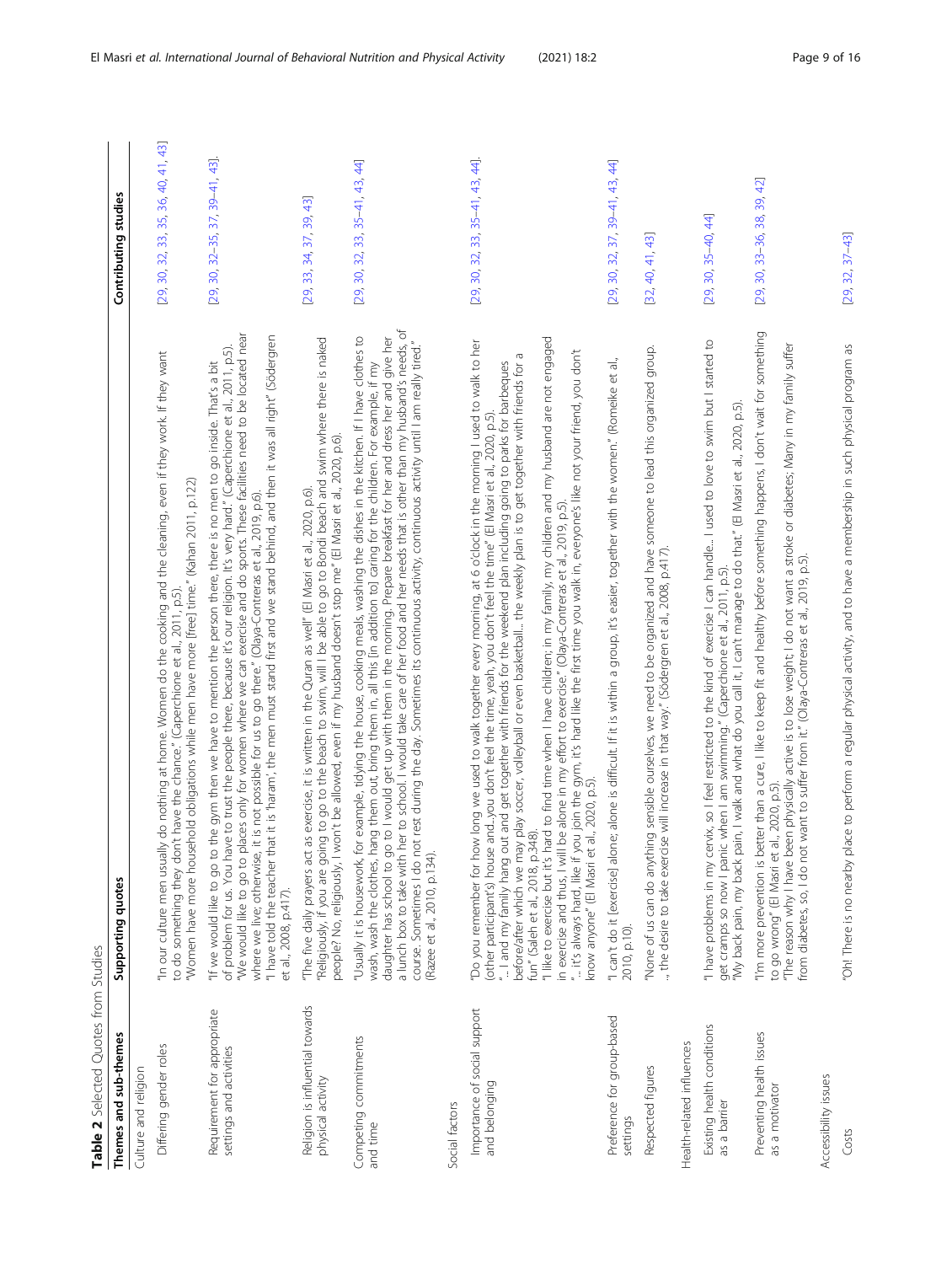| don't understand what they're saying. It's hard even if they show you." (Taylor et al., 1998, p.7).<br>the desire to take exercise will increase in that way." (Södergren et al., 2008, p.417).<br>drive in the car." (Sulaiman et al., 2007, p.66).<br>a gym is financially burdensome for me." (Saleh et al., 2018, p.348).<br>(Tami et al., 2012, p. 195).<br>"You would find most of<br>stage where they were ju<br>into the car and you just<br>'Everyone speaking Engli<br>"In Morocco, people are<br>Supporting quotes<br>et al., 2012, p.888).<br>Organised physical activity<br>Themes and sub-themes<br>Awareness of programs<br>Outdoor environment<br>Migratory experience<br>Language barriers<br>Weather barriers<br>Safety concerns<br>Location | Table 2 Selected Quotes from Studies (Continued)                                                                                                                                                                                                                                                             |                             |
|----------------------------------------------------------------------------------------------------------------------------------------------------------------------------------------------------------------------------------------------------------------------------------------------------------------------------------------------------------------------------------------------------------------------------------------------------------------------------------------------------------------------------------------------------------------------------------------------------------------------------------------------------------------------------------------------------------------------------------------------------------------|--------------------------------------------------------------------------------------------------------------------------------------------------------------------------------------------------------------------------------------------------------------------------------------------------------------|-----------------------------|
|                                                                                                                                                                                                                                                                                                                                                                                                                                                                                                                                                                                                                                                                                                                                                                |                                                                                                                                                                                                                                                                                                              | Contributing studies        |
|                                                                                                                                                                                                                                                                                                                                                                                                                                                                                                                                                                                                                                                                                                                                                                | "In my country, sports centers are costly. Here, my husband and I go to the Rec Center and do physical activities together."                                                                                                                                                                                 |                             |
|                                                                                                                                                                                                                                                                                                                                                                                                                                                                                                                                                                                                                                                                                                                                                                | "We would like to go to places only for women where we can exercise and do sports. These facilities need to be located<br>near where we live; otherwise, it is not possible for us to go there." (Olaya-Contreras et al., 2019, p.6).                                                                        | [29, 35, 38, 40, 43].       |
|                                                                                                                                                                                                                                                                                                                                                                                                                                                                                                                                                                                                                                                                                                                                                                | "None of us can do anything sensible ourselves, we need to be organized and have someone to lead this organized group.                                                                                                                                                                                       | [29, 32, 33, 39, 40]        |
|                                                                                                                                                                                                                                                                                                                                                                                                                                                                                                                                                                                                                                                                                                                                                                | "for us, as, like as mothers in that age, I don't [think] there is a lot of things available for us" (El Masri et al., 2020, p.5).                                                                                                                                                                           | [29, 30, 39, 43]            |
|                                                                                                                                                                                                                                                                                                                                                                                                                                                                                                                                                                                                                                                                                                                                                                | ish makes it difficult at first. Sometimes they come up to you and tell you what to do but you                                                                                                                                                                                                               | [29, 32, 39, 41, 43]        |
|                                                                                                                                                                                                                                                                                                                                                                                                                                                                                                                                                                                                                                                                                                                                                                |                                                                                                                                                                                                                                                                                                              |                             |
|                                                                                                                                                                                                                                                                                                                                                                                                                                                                                                                                                                                                                                                                                                                                                                | the Muslim ladies, they've got a scarf in the car. I've got one in the car because um there was a<br>ust ripping them off, so everybody's got an extra scarf in the car." (El Masri et al., 2020, p.6).                                                                                                      | [29, 30, 39, 41, 43]        |
|                                                                                                                                                                                                                                                                                                                                                                                                                                                                                                                                                                                                                                                                                                                                                                | the whole time and you burn fat. Here the weather is always bad, and we have little opportunity for movement." (Nicolaou<br>healthier than here, and they eat everything. The difference is there you have the sun, you're busy                                                                              | [32, 34, 35, 39]            |
|                                                                                                                                                                                                                                                                                                                                                                                                                                                                                                                                                                                                                                                                                                                                                                | In Morocco you live differently, there the houses are bigger, just walking from room to room is sport. Here your room is<br>"When I went to Syria I lost eight kilos I walked a lot and [yet] didn't do any exercise bike, and I ate a lot.  Here you get<br>$2 \times 2$ ." (Nicolaou et al., 2012, p.887). | $[29, 30, 33, 34, 39 - 42]$ |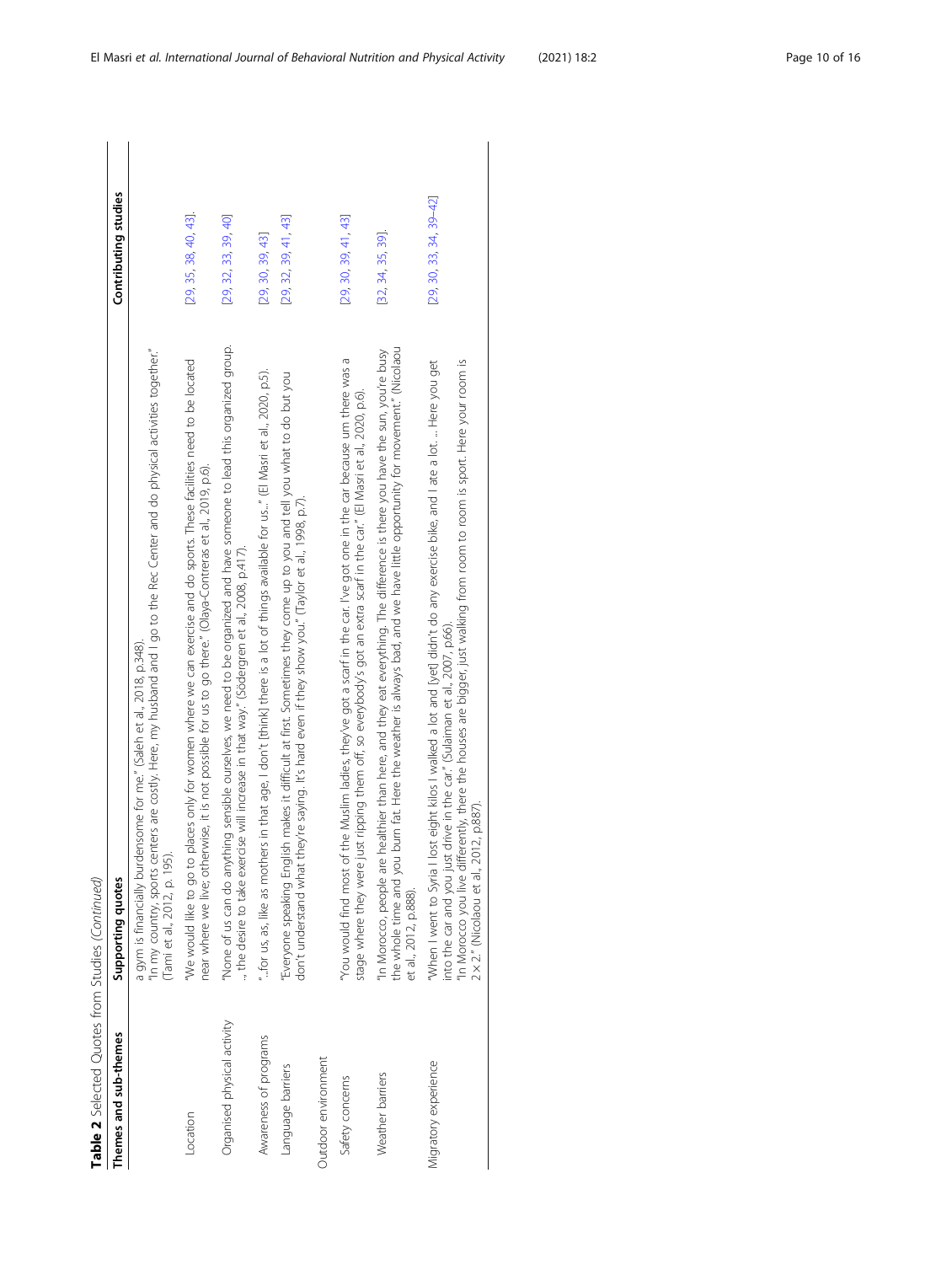#### Social factors

The theme social factors included three subthemes: Importance of social support and belonging, preference for group-based settings, and respected figures.

#### Importance of social support and belonging

The importance of social support and belonging was noted in 12/15 studies [\[29,](#page-14-0) [32](#page-14-0), [33,](#page-14-0) [35](#page-14-0)–[41,](#page-14-0) [43](#page-14-0), [44\]](#page-14-0). Many Arab migrants in the included studies reported that coparticipation and receiving encouragement from family and friends were motivators for physical activity participation. In contrast, some lacked support from family members which was a barrier to physical activity participation. Without social support, some Arab migrants felt alone, were not comfortable, or reported issues with belonging, which negatively influenced their participation in physical activity. Some also preferred settings with women of the same culture. The socialising aspect of physical activity was an important motivating factor. In 3/15 studies, children were specifically mentioned as a driver of physical activity participation [\[30,](#page-14-0) [32,](#page-14-0) [36\]](#page-14-0). Some Arab migrant women reported being motivated to engage in physical activity by their children or to set a positive example for the health of their children.

#### Preference for group-based settings

Another factor was the importance of group-based settings for Arab migrants, which was reported among 9/15 studies [[29](#page-14-0), [30](#page-14-0), [32](#page-14-0), [37](#page-14-0), [39](#page-14-0)–[41](#page-14-0), [43](#page-14-0), [44](#page-14-0)]. Physical activity in group settings was preferred, as it was perceived to be easier, deemed more enjoyable, and was seen as a motivator for participation. Arab migrants were not motivated to engage in physical activity without a group or when by themselves.

#### Respected figures

The influence of respected figures on physical activity participation was noted among 4/15 studies [\[32,](#page-14-0) [40,](#page-14-0) [41](#page-14-0), [43\]](#page-14-0). Respected figures or those with qualifications, such as instructors, sporting role models of the same ethnicity, community leaders, and health professionals are beneficial towards motivating, encouraging, and facilitating physical activity participation for Arab migrants.

#### Health-related influences

The theme of health-related influences included two subthemes: existing health conditions as a barrier and preventing health issues as a motivator.

#### Existing health conditions as a barrier

Health-related influences as a barrier to physical activity participation was noted among 9/15 studies [[29,](#page-14-0) [30](#page-14-0), [35](#page-14-0)– [40](#page-14-0), [44\]](#page-14-0). Existing illnesses or health conditions (e.g., pain, chronic disease, mental health) were a commonly reported factor limiting or preventing engagement in physical activity for many Arab migrants. Other barriers included the limitations associated with ageing. Similarly, the perceived risk of injury, pain, and the associated physiological responses of physical activity, such as muscle soreness and increased heart rate, deterred Arab migrants from engaging in physical activity. Additionally, a lack of energy, motivation, and tiredness were also reported factors influencing their level of activity. Returning to physical activity after long periods of inactivity can also be a barrier for some Arab migrants due to low levels of motivation.

#### Preventing health issues as a motivator

Preventive health issues as a motivator for physical activity was reported in 9/15 studies [[29,](#page-14-0) [30,](#page-14-0) [33](#page-14-0)–[36](#page-14-0), [38](#page-14-0), [39](#page-14-0), [42\]](#page-14-0). Motivating factors for physical activity among Arab migrants included preventive health, health scares, close family members' experience with chronic disease, general health, and also to manage pain and age-related disabilities. Additionally, many Arab migrants also reported engaging in physical activity for weight management, or for both health-related and aesthetic reasons.

#### Accessibility issues

The theme of accessibility issues included five subthemes: costs, location, organised physical activity, awareness of programs, and language barriers.

#### Costs

Costs associated with physical activity participation was noted as a factor influencing physical activity engagement in 9/15 studies [[29](#page-14-0), [32,](#page-14-0) [37](#page-14-0)–[43](#page-14-0)]. Specifically, the cost of physical activity programs or facilities, such as gyms, were a common barrier for Arab migrants. Some Arab migrants prefer walking, due to costs associated with other forms of physical activity in the host country. As noted in one study, however, some find the cost of physical activity in the host country more affordable than in comparison to that offered in their country of origin.

#### Location

Another important factor related to accessibility was location which was noted in 5/15 studies [[29](#page-14-0), [35](#page-14-0), [38](#page-14-0), [40](#page-14-0), [43\]](#page-14-0). Arab migrants require settings that are close to home for convenience, however a lack of local facilities were noted by some Arab migrants. The absence of locally available facilitates that were deemed suitable was a barrier to physical activity.

#### Organised physical activity

The importance of organised or arranged physical activity was noted in 5/15 studies [[29](#page-14-0), [32,](#page-14-0) [33,](#page-14-0) [39](#page-14-0), [40\]](#page-14-0). For many Arab migrants, formally organised physical activity was a motivator, with many wanting physical activity to be arranged for them as physical activity participation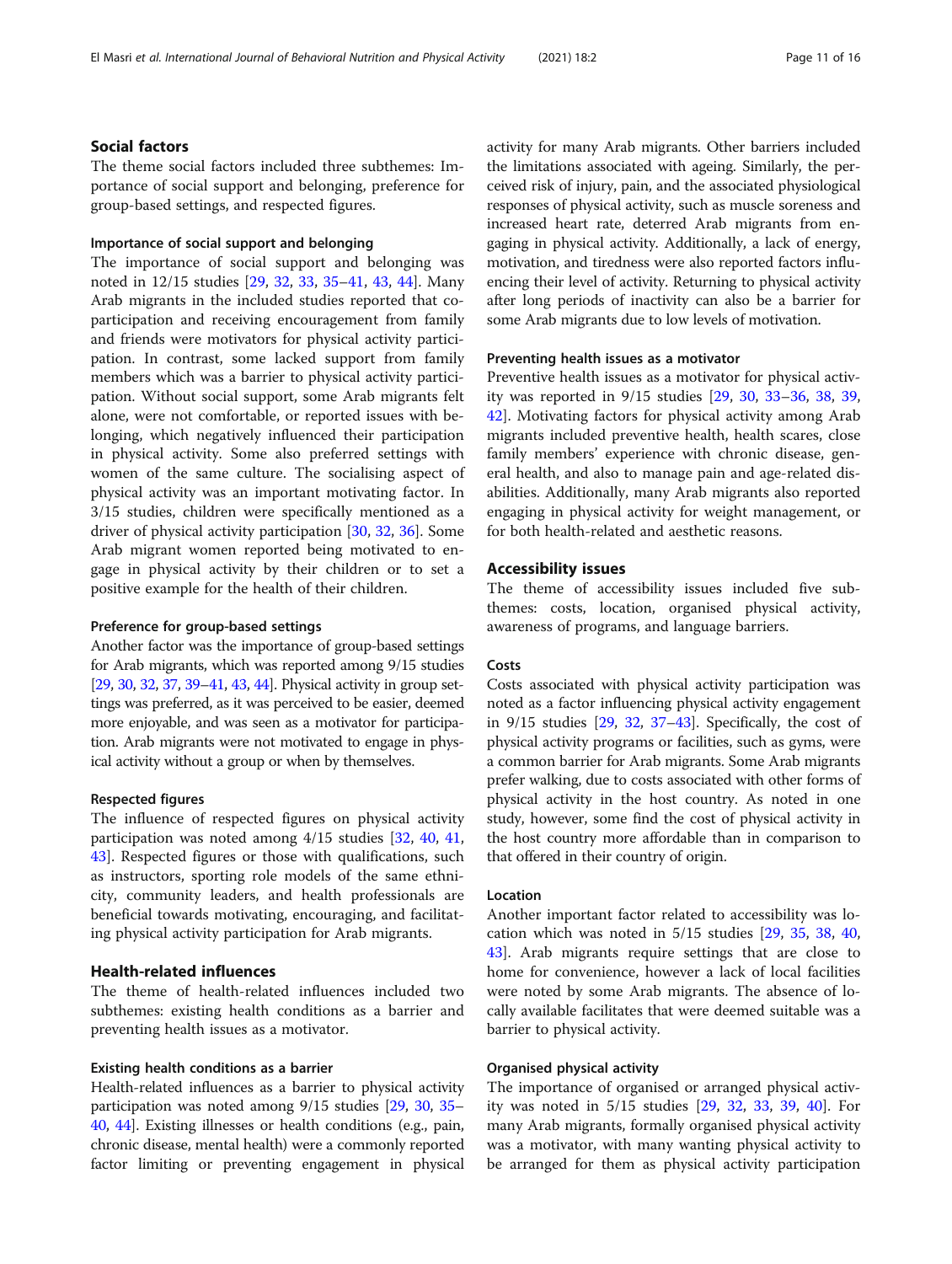was perceived as more acceptable if arranged. Some also viewed that organisations can help with the commencement of physical activity as they provide a sense of assurance. Additionally, the socialising aspect is another reason for wanting organised or arranged physical activity. Further, some Arab migrants were reportedly involved in physical activity programs offered through religious or ethnic community centres.

#### Awareness of programs

Issues surrounding awareness of programs was noted in 4/15 studies [\[29,](#page-14-0) [30,](#page-14-0) [39](#page-14-0), [43](#page-14-0)]. Many Arab migrants were not aware of physical activity programs in their local area, which may be due to a lack of suitable locally available programs or due to programs being offered only on a short-term basis. A lack of knowledge or awareness about where to access information regarding programs or activities or a lack of facilities providing such information were also a barrier. Additionally, if they were aware of such programs, some did not know how to access them.

#### Language barriers

The impact of language barriers on physical activity participation was noted among 5/15 studies [\[29,](#page-14-0) [32](#page-14-0), [39,](#page-14-0) [41](#page-14-0), [43\]](#page-14-0). Not being proficient in the language of the host country prevented Arab migrants from being aware of programs, from obtaining information related to physical activity, and this limited their level of independence. Language barriers also made it difficult to understand physical activity instructors or facilitators, with Arab migrants preferring Arabic speaking instructors or facilitators, as well as translated health promotion material.

#### Outdoor environment

The theme of outdoor environment included two subthemes: safety concerns and weather barriers.

#### Safety concerns

Concerns for safety in public settings were noted as a barrier to physical activity participation in 5/15 studies [[29,](#page-14-0) [30,](#page-14-0) [39,](#page-14-0) [41,](#page-14-0) [43\]](#page-14-0). Safety concerns were centred around fear of racism, fear of attacks (e.g., from other people or dogs), and residing in areas with high crime rates. For some Arab migrants, engaging in physical activity in daylight hours or with a partner ensured a sense of safety.

#### Weather barriers

The negative influence of weather conditions on outdoor physical activity was noted in 4/15 studies [[32,](#page-14-0) [34,](#page-14-0) [35](#page-14-0), [39\]](#page-14-0). Some Arab migrants were not accustomed to the cold winter weather in their host country. Additionally, some feared the risk of falling in the snow (where present) or were embarrassed to wear wet weather clothing.

#### The migratory experience

The influence of the migratory experience and acculturation was discussed in 8/15 studies [[29](#page-14-0), [30,](#page-14-0) [33,](#page-14-0) [34](#page-14-0), [39](#page-14-0)–[42\]](#page-14-0). Many Arab migrants were reportedly more active in their country of origin in comparison to their perceived level of physical activity in the host country, and this was often attributed to a lifestyle that required higher rates of incidental physical activity which were no longer performed in the host country. For example, in their country of origin there was less reliance on cars or poor infrastructure prevented travelling by vehicle, consequently walking was used as a common form of transport, whereas the lifestyle in the host country heavily involved the use of vehicles for transport. Additionally, Arab migrants perceived that there was more opportunity for formalised physical activity in the host country which was not common in their country of origin. There was also a reported lack of experience in certain types of activities, such as hiking and cycling, as they did not experience such activities, or they did not have the opportunity for leisure-time physical activity in their country of origin. Smaller homes in the host country were identified as barriers to physical activity, as they required minimal exertion to maintain and did not allow for exercise equipment indoors due to limited space.

#### **Discussion**

This systematic review highlighted various factors influencing physical activity participation among Arab migrant populations, which were grouped as themes including culture and religion, competing commitments and time, social factors, health-related influences, accessibility issues, outdoor environment and the migratory experience.

Culture and religion were major factors influencing the physical activity levels of Arab migrants. The requirement for appropriate settings and activities for physical activity was a commonly cited reason influencing physical activity participation, more often cited by women. This requirement may not be specific to Arab populations, but rather it may stem from the fact that a significant proportion of the samples of the included studies were of the Islamic faith, in which participation of males and females in the same activities is not permitted [[45](#page-15-0), [46](#page-15-0)]. When looking to develop interventions for Arab migrants of the Islamic faith, it is important that gender-exclusive settings are considered and adopted. As identified in the synthesis, public modesty and privacy were also a concern for Arab migrants, as there are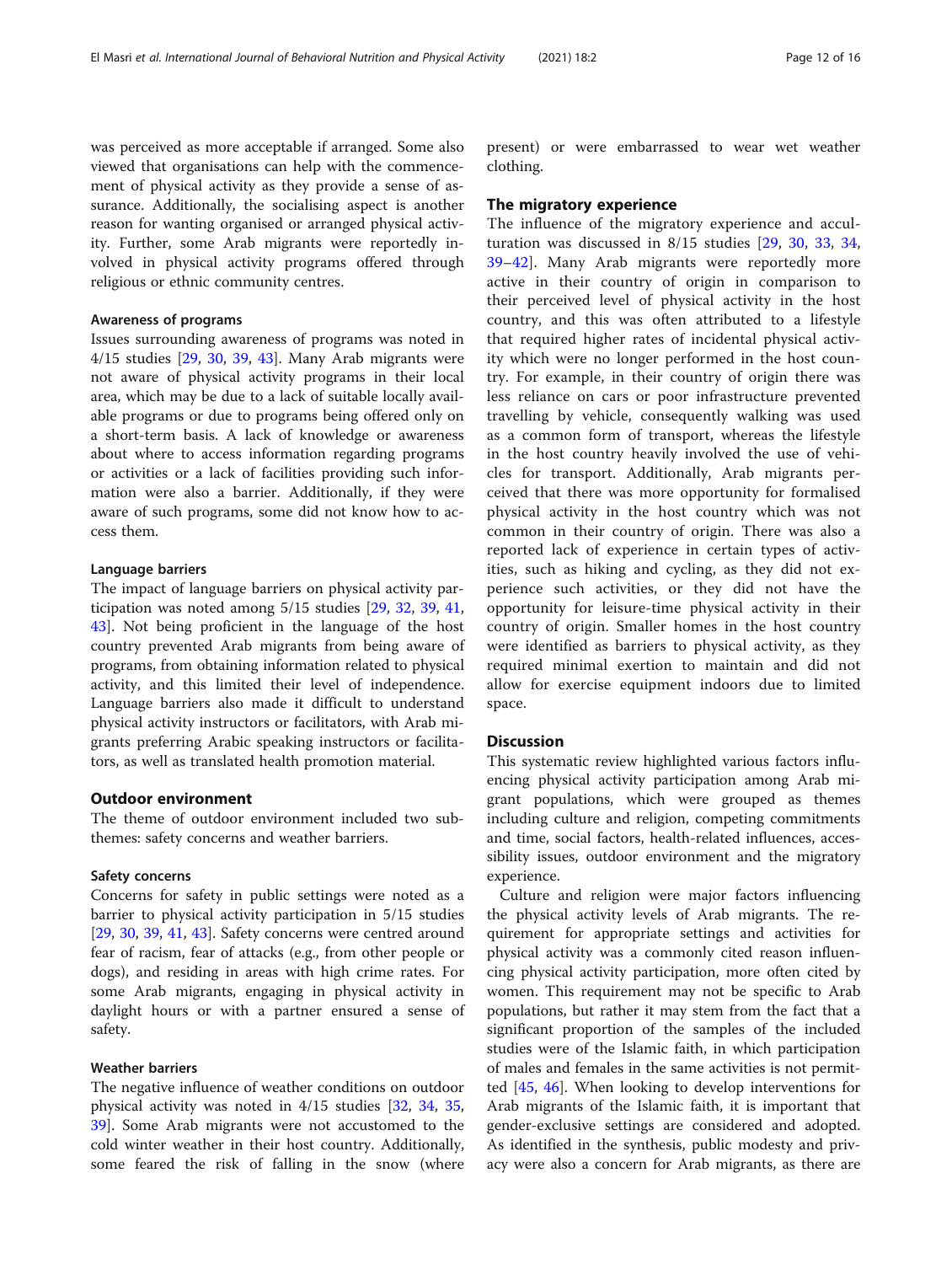certain activities that cannot be performed in public (e.g., swimming). As such, offering gender-exclusive settings for physical activity may help address this issue and promote participation.

Muslim Arab migrants perceived that the Islamic faith encourages physical activity, through Islamic teachings and also prayer, which is consistent with Arab populations in their country of origin [\[47\]](#page-15-0). Benefits of Islamic prayer, which involves repetitive movements and prostrations, include improved balance [[48\]](#page-15-0) as well as mental health outcomes [[49\]](#page-15-0) among Muslims who regularly prayed in comparison to those who do not. Further, an enabler to promoting levels of activity or participation among Arab migrants is to conduct programs or offer physical activity at the centres of religious or cultural groups as identified in this systematic review. It has been reported that offering lifestyle programs at centres of religious or cultural organisations aids with recruitment and interest in the programs for CALD participants [\[50](#page-15-0)]. As Arab migrants prefer organised physical activity and culturally appropriate settings, organising physical activity through religious organisations may be an important strategy to overcome these barriers. Additionally, it may present an opportunity to schedule moderate-vigorous intensity physical activity that some may be lacking. Those looking to develop health promotion initiatives for Arab migrant populations should carefully consider the role of religion on the lifestyle of potential participants, and how programs might incorporate aspects of religion in order to facilitate and encourage healthy lifestyles.

Another important factor related to culture, was the influence of gender roles among Arab migrants. The findings from this review suggest that in the Arab culture it is expected that the women are responsible for taking care of domestic roles, such as looking after the family, cooking, and cleaning. As a consequence, Arab migrant women have little time for leisure-time physical activity or to look after their own health, which is consistent among Arab populations in their country of origin [\[47](#page-15-0)]. Further, a recent study among Arab-American mothers reported that familial responsibilities were associated with lower levels of physical activity [[24\]](#page-14-0). For Arab migrants, physical activity is viewed in terms of incidental physical activity associated with tasks of daily living [[19](#page-14-0), [34\]](#page-14-0), as opposed to leisure-time physical activity. As self-efficacy is an important factor influencing the physical activity levels of Arab migrants [\[18,](#page-14-0) [20](#page-14-0), [22](#page-14-0)], a potential strategy to increase levels of physical activity is to emphasise and encourage the incidental physical activity that is associated with tasks of daily living [[19](#page-14-0), [51](#page-15-0)].

Social support for physical activity participation was also identified as important for the promotion of physical activity among Arab migrants [[18](#page-14-0), [20](#page-14-0)]. It has been

reported that a common source of support for less acculturated Arab-Americans is from friends and family, and from friends for Arab-Americans with a higher level of acculturation  $[20]$  $[20]$ . To encourage participation in regular physical activity, it is recommended that physical activity interventions and community programs embed an element of social support to provide a sense of belonging and encouragement. As identified in the synthesis, many Arab migrants do not feel comfortable engaging in physical activity alone due to issues with isolation, belonging, and safety. An ideal setting for physical activity for Arab migrants is one that is group-based [[22](#page-14-0)] and also led by respected figures who can guide and encourage Arab migrants in physical activity. Another important factor is that Arab migrants prefer physical activity programs with others of the same culture, and this should be considered when designing group-based health promotion programs for Arab populations.

Health-related factors were identified as both a barrier and a motivating factor to physical activity participation. This is not unique to Arab migrants, and has been reported among other populations [\[52\]](#page-15-0). Arab migrants are aware of the health benefits associated with physical activity, yet for some, health limitations were seen as a barrier to physical activity. Accordingly, physical activity prescription may need to be modified or tailored to suit those with medical issues, however physical activity is recommended not only for prevention, but also for the management of chronic conditions [\[53](#page-15-0)]. When developing physical activity programs for Arab migrants, and more specifically those with health limitations, it is important that this type of messaging should be incorporated in the recruitment stages of interventions for Arab migrant women who might be hesitant to engage due to medical concerns, and also incorporated in the educational component of interventions to change perceptions relating to physical activity and health.

Another important factor identified from the synthesis was the migratory experience of Arab populations. Many Arab migrants reported being more physically active in their country of origin, which was attributable to the higher levels of incidental physical activities of daily living in their origin country (e.g., walking to the store), which were no longer performed to the same degree in the host country. This decline in physical activity following migration may be explained by the process of acculturation, whereby the lifestyle and health behaviours of migrant populations tends to converge to those of the host population with increased duration of residence in the host country. However, evidence from quantitative research suggests that acculturation was associated with higher levels of physical activity in studies conducted among Arab-Americans  $[18–21]$  $[18–21]$  $[18–21]$  $[18–21]$  $[18–21]$ . It is important to note, that the decline in physical activity following migration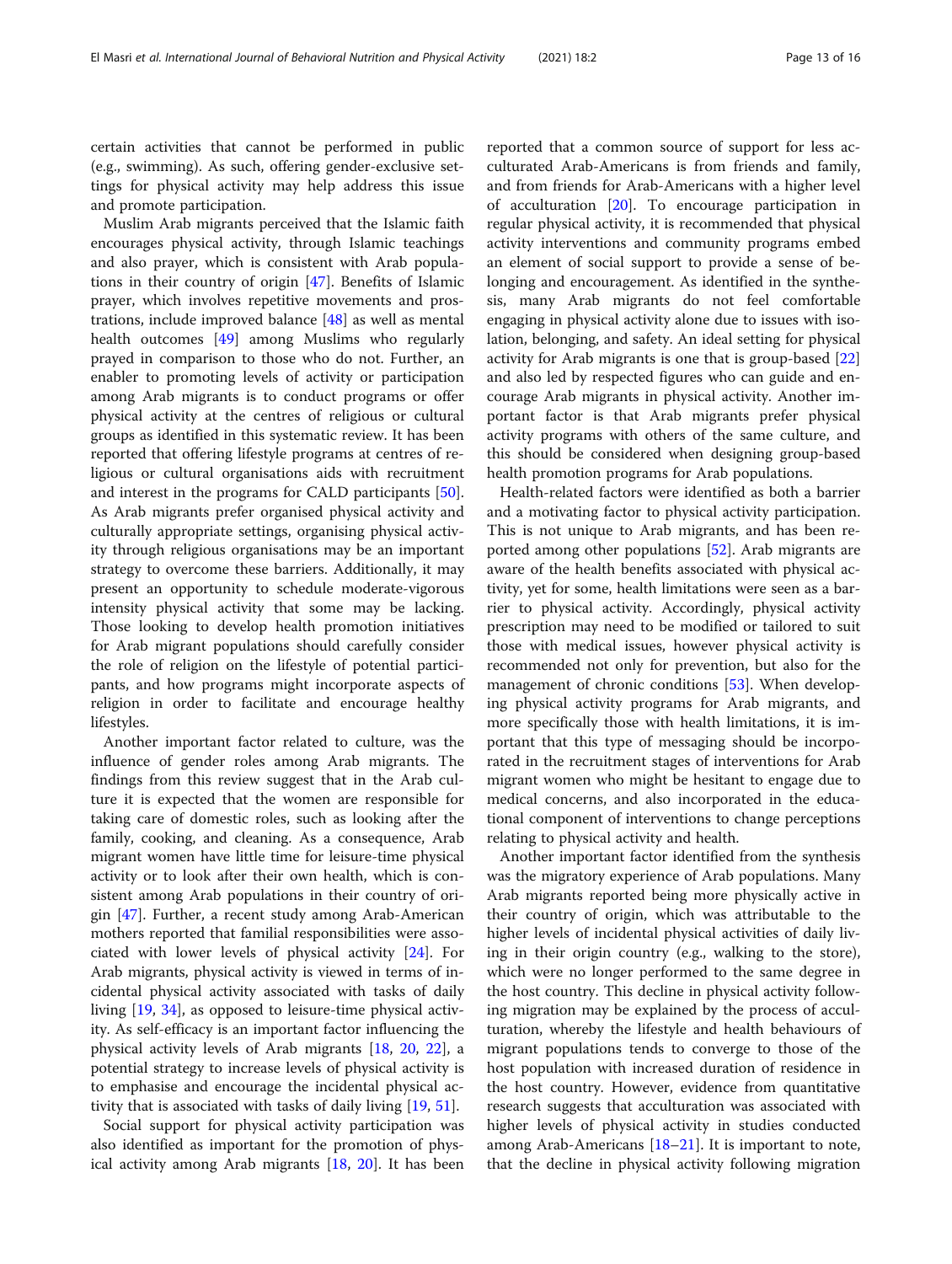<span id="page-13-0"></span>that Arab migrants are referring to is most likely physical activities associated with daily living that were no longer performed to the same degree in the host country. While there may be an initial decline in physical activity associated with tasks of daily living, over time, Arab migrants may have increased their levels of leisuretime physical activity or exercise, as the findings from this review suggested that Arab migrants had more opportunity to experience various types of leisure-time physical activity that they may not have previously been exposed to in their country of origin. Based on this, it is important to consider the role of acculturation when aiming to promote physical activity among Arab migrants.

It is important to consider the limitations of this systematic review and the available evidence. Firstly, only 5/ 15 studies exclusively focused on Arab migrants as their target population, so the level of detail that each of the remaining studies reported regarding the factors influencing physical activity among the Arab migrant subsamples is limited. Another limitation is the classification of results that applied to Arab migrants among studies that also included other non-Arab migrant populations. This included results where the authors reported a finding applied to all or the majority of participants, or more generally as 'the participants'. A limitation of this is that the level of influence of Arab migrants on these findings cannot be determined. Based on the available information, the proportion of Arab migrants among 8/10 studies that did not exclusively focus on Arab migrants ranged from 24 to 50% (the sample size of Arab migrants in the remaining two studies was not reported). Additionally, a greater proportion of studies focused on Arab migrant women in comparison to men, or women made up the majority of the sample for studies that included both men and women. Consequently, the perspectives of men may be underrepresented. The classification of Arab migrants used in this review is another potential limitation. All those under the 'Arab' category in the ABS Australian Standard Classification of Cultural and Ethnic Groups [[27\]](#page-14-0) were included in this review, which resulted in the exclusion of migrants from other countries with a significant proportion of people who may identify as Arab (e.g., those of Sudanese ethnicity). While steps were taken to ensure the rigour of the analysis, it cannot be ruled out that a different team of researchers may analyse and interpret the data differently due to the subjectivity associated with qualitative methods. Another important limitation to note was that two studies included in the synthesis were publications by the authors of the current review, which could have potentially biased the interpretation or organisation of the findings in the current synthesis. The second author (GSK) was a co-author on one of the included studies

[[30\]](#page-14-0), however, was not involved in the analysis of the current review. The first author (AE) performed the majority of the analysis for the current review as well as for one of the included studies [[29\]](#page-14-0). Despite taking steps to reduce possible bias, there is potential for unintentional bias or similarities in the thematic structure of the current review and these published studies. A final limitation was that the first author performed the CASP rating for the studies in question [[29\]](#page-14-0).

#### Conclusion

In conclusion, this systematic review synthesised qualitative literature exploring the factors influencing physical activity among Arab migrant populations. The findings highlighted a range of factors that could be used to inform the development of culturally tailored health promotion initiatives targeting Arab migrant populations. Future studies aiming to explore the factors influencing physical activity among CALD populations should focus on specific ethnic groups or those with highly similar cultures in order to provide in-depth and detailed information on the factors influencing physical activity for such populations.

#### Supplementary Information

The online version contains supplementary material available at [https://doi.](https://doi.org/10.1186/s12966-020-01056-w) [org/10.1186/s12966-020-01056-w](https://doi.org/10.1186/s12966-020-01056-w).

Additional file 1 Example search strategy. Additional file 2 Critical Appraisal Skills Programme Checklist.

#### **Abbreviations**

CALD: Culturally and linguistically diverse; CASP: Critical Appraisal Skills Programme; US: United States

#### Acknowledgements

AE was supported by was supported by an Australian Government Research Training Program (RTP) scholarship. The funding provider had no role in any aspects of this research.

#### Authors' contributions

AE, GSK, ESG conceptualised and designed the study. The literature search and screening of titles and abstracts was performed by AE. Full-text screening was performed by AE and ESG, with discussion with GSK to reach consensus. Data extraction was performed by AE and cross-checked by ESG. Initial data analysis coding performed by AE and ESG. AE performed the thematic synthesis, and discussed with ESG and GSK. AE drafted the manuscript. All authors read and approved of the manuscript.

#### Funding

The first author was supported by an Australian Government Research Training Program (RTP) scholarship between 2016 and 2019. The funding provider had no role in any aspects of this research.

#### Availability of data and materials

Not applicable.

Ethics approval and consent to participate Not applicable.

#### Consent for publication

Not applicable.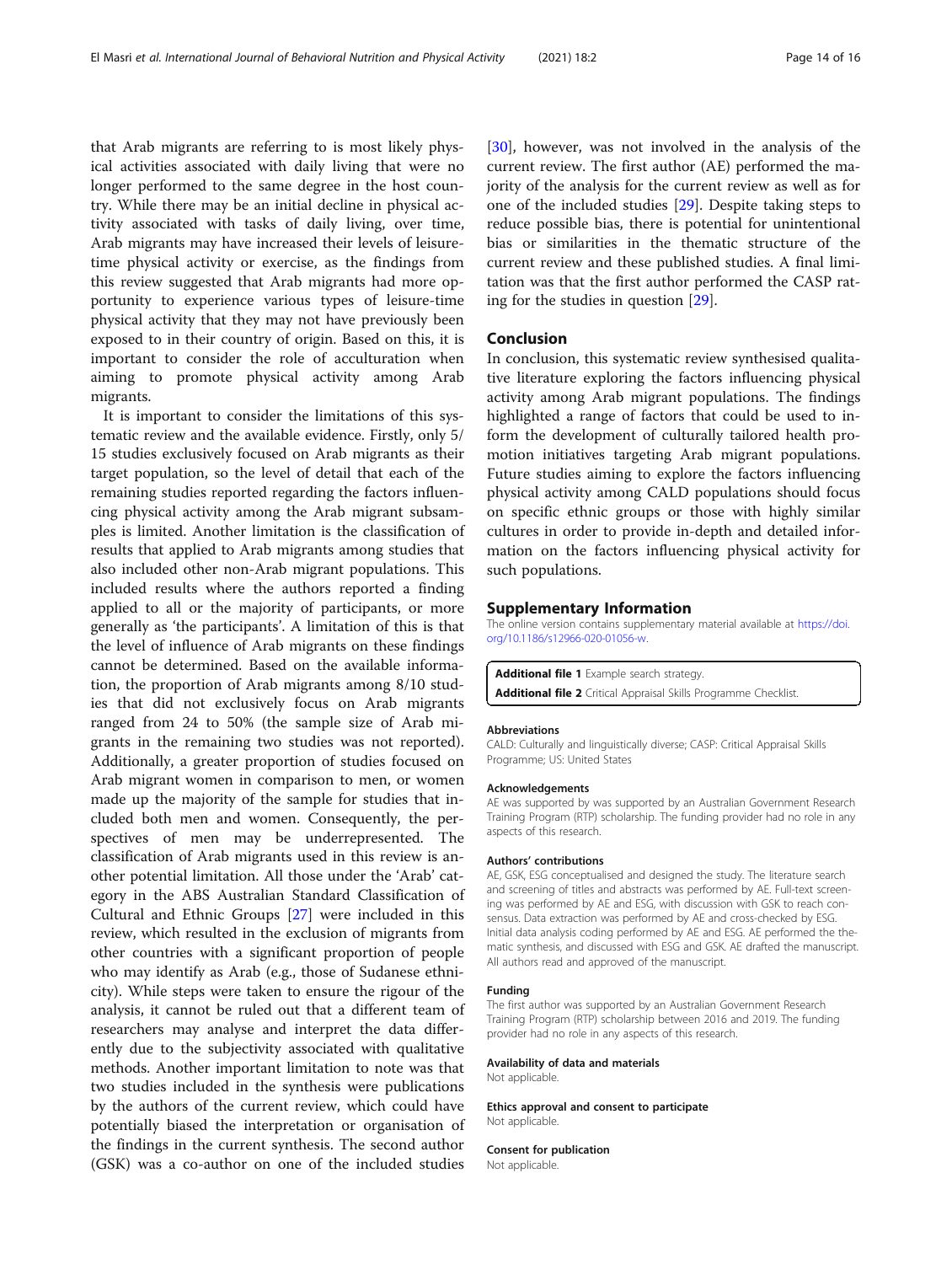#### <span id="page-14-0"></span>Competing interests

The authors would like to declare that a total of 2 studies that were included in this review were published works of the authors of this systematic review. There are no other competing interests to declare.

#### Received: 28 August 2020 Accepted: 9 November 2020 Published online: 06 January 2021

#### References

- 1. Warburton DER, Bredin SSD. Health benefits of physical activity: a systematic review of current systematic reviews. Curr Opin Cardiol. 2017;32(5):541–56.
- Bauman A, Merom D, Bull FC, Buchner DM, Fiatarone Singh MA. Updating the evidence for physical activity: summative reviews of the epidemiological evidence, prevalence, and interventions to promote "active aging". Gerontologist. 2016;56(Suppl 2):268–80.
- 3. Australia's physical activity and sedentary behaviour guidelines [[http://www.](http://www.health.gov.au/internet/main/publishing.nsf/content/health-pubhlth-strateg-phys-act-guidelines) [health.gov.au/internet/main/publishing.nsf/content/health-pubhlth-strateg](http://www.health.gov.au/internet/main/publishing.nsf/content/health-pubhlth-strateg-phys-act-guidelines)[phys-act-guidelines\]](http://www.health.gov.au/internet/main/publishing.nsf/content/health-pubhlth-strateg-phys-act-guidelines). Accessed 11 Apr 2020.
- 4. Physical activity [\[http://www.who.int/mediacentre/factsheets/fs385/en/\]](http://www.who.int/mediacentre/factsheets/fs385/en/). Accessed 11 Apr 2020.
- 5. Guthold R, Stevens GA, Riley LM, Bull FC. Worldwide trends in insufficient physical activity from 2001 to 2016: a pooled analysis of 358 populationbased surveys with 1.9 million participants. Lancet Global Health. 2018;6(10): E1077–86.
- 6. Joshi S, Jatrana S, Paradies Y. Are immigrants more physically active than native-born Australians and does it changes over time? Evidence from a nationally representative longitudinal survey. J Phys Act Health. 2017;14(2): 145–54.
- 7. Mahmood B, Bhatti JA, Leon A, Gotay C. Leisure time physical activity levels in immigrants by ethnicity and time since immigration to Canada: findings from the 2011-2012 Canadian community health survey. J Immigrant Minority Health. 2019;21(4):801–10.
- 8. Caperchione CM, Kolt GS, Mummery WK. Physical activity in culturally and linguistically diverse migrant group to Western society. Sports Med. 2009; 39(3):167–77.
- 9. Caperchione CM, Kolt GS, Mummery WK. Examining physical activity service provision to culturally and linguistically diverse (CALD) communities in Australia: a qualitative evaluation. PLoS One. 2013;8(4):1–8.
- 10. O'Driscoll T, Banting LK, Borkoles E, Eime R, Polman R. A systematic literature review of sport and physical activity participation in culturally and linguistically diverse (CALD) migrant populations. J Immigr Minor Health. 2014;16(3):515–30.
- 11. El Masri A, Kolt GS, George ES. Country of birth differences in lifestylerelated chronic disease among middle-aged and older adults of Lebanese ethnicity. Aust N Z J Public Health. 2019;43(5):429–35.
- 12. Kristensen JK, Bak JF, Wittrup I, Lauritzen T. Diabetes prevalence and quality of diabetes care among Lebanese or Turkish immigrants compared to a native Danish population. Prim Care Diabetes. 2007;1(3):159–65.
- 13. Bennet L, Lindström M. Self-rated health and social capital in Iraqi immigrants to Sweden: the MEDIM population-based study. Scand J Public Health. 2018;46(2):194–203.
- 14. Abuelezam NN, El-Sayed AM, Galea S. Differences in health behaviors and health outcomes among non-Hispanic whites and Arab Americans in a population-based survey in California. BMC Public Health. 2019;19:1–7.
- 15. Astell-Burt T, Feng X, Croteau K, Kolt GS. Influence of neighbourhood ethnic density, diet and physical activity on ethnic differences in weight status: a study of 214,807 adults in Australia. Soc Sci Med. 2013;93:70–7.
- 16. El Masri A, Kolt GS, Astell-Burt T, George ES. Lifestyle behaviours of Lebanese-Australians: cross-sectional findings from the 45 and up study. PLoS One. 2017;12(7):1–15.
- 17. Södergren M, Sundquist K, Johansson S-E, Sundquist J, Hagströmer M. Associations between health-enhancing physical activity and country of birth among women. J Phys Act Health. 2010;7(5):613–21.
- 18. Aqtash S, Servellen GV. Determinants of health-promoting lifestyle behaviors among Arab immigrants from the region of the Levant. Res Nurs Health. 2013;36(5):466–77.
- 19. Tailakh AK, Evangelista LS, Morisky DE, Mentes JC, Pike NA, Phillips LR. Acculturation, medication adherence, lifestyle behaviors, and blood pressure control among Arab Americans. J Transcult Nurs. 2016;27(1):57–64.
- 20. Hardan-Khalil K. Factors affecting health-promoting lifestyle behaviors among Arab American women. J Transcult Nurs. 2020;31(3):267–75.
- 21. Jadalla AA, Hattar M, Schubert CC. Acculturation as a predictor of health promoting and lifestyle practices of Arab Americans: a descriptive study. J Cult Divers. 2015;22(1):15–22.
- 22. Qahoush R, Stotts N, Alawneh MS, Froelicher ES. Physical activity in Arab women in Southern California. Eur J Cardiovasc Nurs. 2010;9(4):263–71.
- 23. Méjean C, Traissac P, Eymard-Duvernay S, Delpeuch F, Maire B. Influence of acculturation among Tunisian migrants in France and their past/present exposure to the home country on diet and physical activity. Public Health Nutr. 2009;12(6):832–41.
- 24. Eldoumi H, Gates G. Physical activity of Arab Muslim mothers of young children living in the United States: barriers and influences. Ethnicity Dis. 2019;29(3):469–76.
- 25. Moher D, Liberati A, Tetzlaff J, Altman DG, PRISMA Group. Preferred reporting items for systematic reviews and meta-analyses: the PRISMA statement. J Clin Epidemiol. 2009;62(10):1006–12.
- 26. Tong A, Flemming K, McInnes E, Oliver S, Craig J. Enhancing transparency in reporting the synthesis of qualitative research: ENTREQ. BMC Med Res Methodol. 2012;12:1–8.
- 27. Australian Bureau of Statistics. Australian Standard Classification of Cultural and Ethnic Groups (ASCCEG), 2016. Canberra: ABS; 2016.
- 28. Thomas J, Harden A. Methods for the thematic synthesis of qualitative research in systematic reviews. BMC Med Res Methodol. 2008;8:1–10.
- 29. El Masri A, Kolt GS, George ES. The perceptions, barriers, and enablers to physical activity and minimising sedentary behaviour among Arab-Australian adults aged 35 to 64 years. Health Promot J Austr. 2020.
- 30. Caperchione CM, Kolt GS, Tennent R, Mummery WK. Physical activity behaviours of culturally and linguistically divese (CALD) women living in Australia: a qualitative study of socio-cultural influences. BMC Public Health. 2011;11:1–10.
- 31. CASP qualitative checklist [\[https://casp-uk.net/wp-content/uploads/2018/03/](https://casp-uk.net/wp-content/uploads/2018/03/CASP-Qualitative-Checklist-2018_fillable_form.pdf) [CASP-Qualitative-Checklist-2018\\_fillable\\_form.pdf](https://casp-uk.net/wp-content/uploads/2018/03/CASP-Qualitative-Checklist-2018_fillable_form.pdf)]. Accessed 4 Nov 2018.
- 32. Jörgensdotter Wegnelius C, Petersson E-L. Cultural background and societal influence on coping strategies for physical activity among immigrant women. J Transcult Nurs. 2018;29(1):54–63.
- 33. Kahan D. Arab American college students' physical activity and body composition: reconciling Middle East-west differences using the socioecological model. Res Q Exerc Sport. 2011;82(1):118–28.
- 34. Nicolaou M, Benjelloun S, Stronks K, van Dam RM, Seidell JC, Doak CM. Influences on body weight of female Moroccan migrants in the Netherlands: a qualitative study. Health Place. 2012;18(4):883–91.
- 35. Olaya-Contreras P, Balcker-Lundgren K, Siddiqui F, Bennet L. Perceptions, experiences and barriers to lifestyle modifications in first-generation middle eastern immigrants to Sweden: a qualitative study. BMJ Open. 2019;9:1–9.
- 36. Razee H, van der Ploeg HP, Blignault I, Smith BJ, Bauman AE, McLean M, Cheung NW. Beliefs, barriers, social support, and environmental influences related to diabetes risk behaviours among women with a history of gestational diabetes. Health Promot J Austr. 2010;21(2):130–7.
- 37. Romeike K, Abidi L, Lechner L, de Vries H, Oenema A. Similarities and differences in underlying beliefs of socio-cognitive factors related to diet and physical activity in lower-educated Dutch, Turkish, and Moroccan adults in the Netherlands: a focus group study. BMC Public Health. 2016;16:1–15.
- 38. Saleh ZT, Elshatarat RA, Alhurani AS, Maharmeh M, Salami I, Alduraidi H, Alasad J. Perceptions related to cardiovascular disease and physical activity behavior in Arab men: a qualitative study. Heart Lung. 2018;47(4):345–50.
- 39. Salma J, Jones A, Ali SA, Salami B, Yamamoto S. A qualitative exploration of immigrant muslim older adults' experiences and perceptions of physical activity. J Ageing Phys Act. 2020;28(5):765–73.
- 40. Södergren M, Hylander I, Törnkvist L, Sundquist J, Sundquist K. Arranging appropriate activities: immigrant women's ideas of enabling exercise. Womens Health Issues. 2008;18(5):413–22.
- 41. Sulaiman ND, Furler JS, Hadj EJ, Corbett HM, Young DYL. Stress, culture and 'home': social context in Turkish and Arabic-speaking Australians' views of diabetes prevention. Health Promot J Austr. 2007;18(1):63–8.
- 42. Tami SH, Reed DB, Boylan M, Zvonkovic A. Assessment of the effect of acculturation on dietary and physical activity behaviors of Arab mothers in Lubbock, Texas. Ethn Dis. 2012;22(2):192–7.
- 43. Taylor T, Toohey K. Perspectives on sport: voices of women from non-English speaking backgrounds. ACHPER Healthy Lifestyles J. 1998;45(1):5–9.
- 44. Teuscher D, Bukman AJ, van Baak MA, Feskens EJM, Renes RJ, Meershoek A. Challenges of a healthy lifestyle for socially disadvantaged people of Dutch,